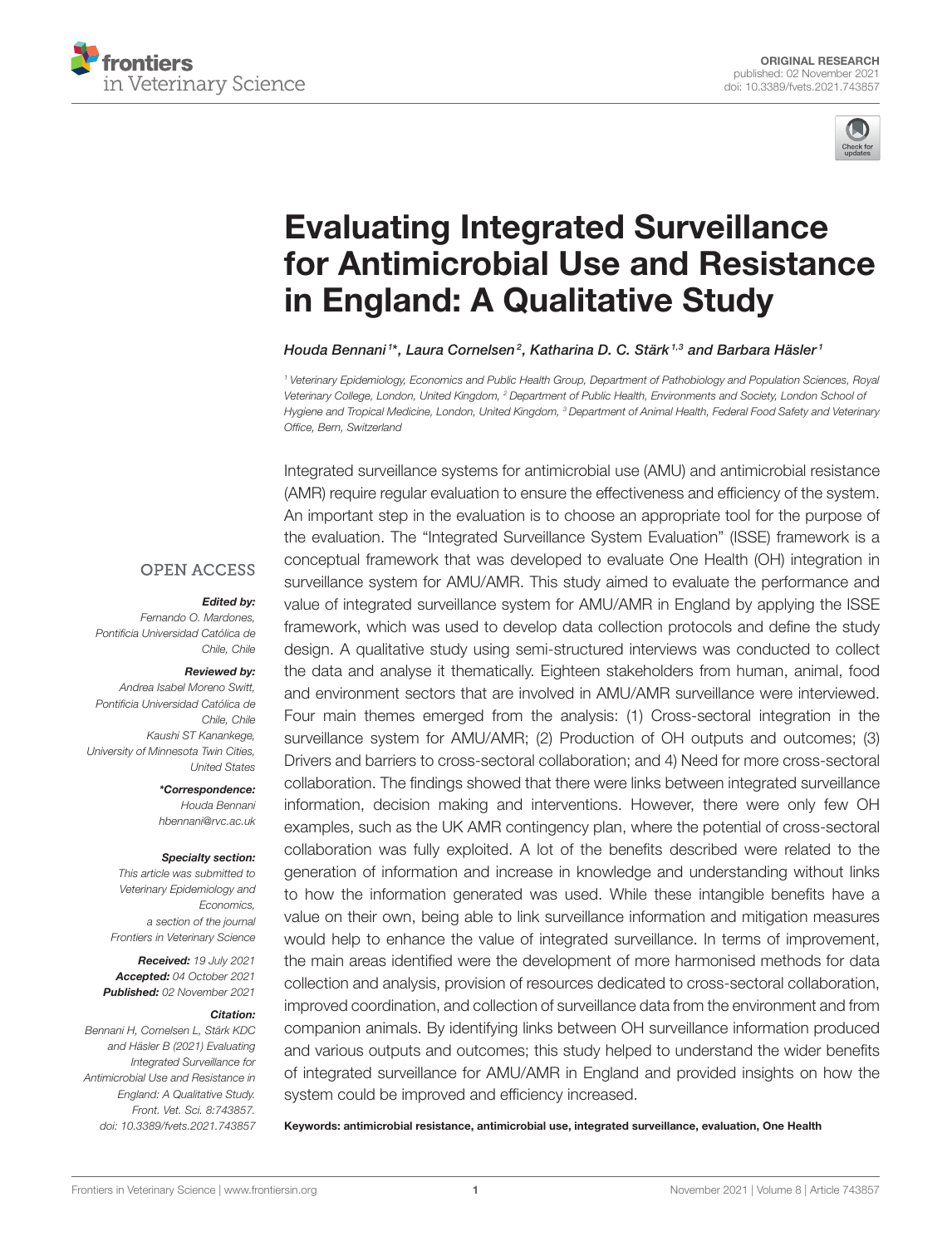# INTRODUCTION

The worldwide recognition of the crisis caused by antimicrobial resistance (AMR) has prompted international organisations to call for all countries to develop national action plans (NAP) to address this threat [\(1\)](#page-14-0). Surveillance is an essential component of any NAP and due to the multiple transmission pathways of AMR, surveillance data need to be collected from humans, animals, food and the environment in a coordinated and harmonised way to allow cross-sectoral analyses [\(2\)](#page-14-1). This integrated approach to surveillance is also known as One Health (OH) surveillance and has been promoted by international organisations [\(1\)](#page-14-0). One Health surveillance for AMU and AMR refers to surveillance that is based on a systemic, cross-sectoral, multi-stakeholder perspective to inform mitigation decisions with the aim to keep antimicrobials effective for future generations.<sup>[1](#page-1-0)</sup> Integrated surveillance across the different sectors for antimicrobial use (AMU) and AMR allows a better understanding of the sources of infections and the routes of transmission; therefore enhancing our understanding of the epidemiology of AMR and informing better evidence-based interventions. In addition, it allows to link data on AMU and AMR, which would enable to identify if the reduction of AMU is having the desired effects on AMR in both humans and animal populations [\(2\)](#page-14-1).

To ensure that the surveillance systems are operational, efficient and cost-effective, regular evaluation is needed [\(3\)](#page-14-2). Even if the system is not built to follow OH surveillance principles, evaluation from a OH perspective allows to assess whether crosssectoral collaboration generates added value [\(4\)](#page-14-3). An important step in the evaluation is to choose an appropriate tool for evaluation to ensure that the outputs are reliable for stakeholders and decision makers [\(5\)](#page-14-4). To the knowledge of the authors, only one framework exists that was developed specifically to assess the integration of the surveillance system for AMU/AMR, called the "Integrated Surveillance System Evaluation" (ISSE) framework [\(4,](#page-14-3) [6\)](#page-14-5). This framework was developed based on the Canadian Integrated Program for AMR Surveillance (CIPARS) and provides a conceptual basis for structuring the evaluation of different surveillance outcomes.

Multiple tools and frameworks are available either for the evaluation of surveillance (e.g., SurvTools developed in the Risk-based Animal health Surveillance Systems-RISKSURproject, the Assessment Tool for Laboratories and AMR Surveillance Systems-ATLASS) or One Health (e.g., the Network for the Evaluation of One Health -NEOH tool). These tools range in application from assessing laboratory capacity in the surveillance system to the assessment of governance, but none of them provides a focussed approach for the evaluation of OH AMU/AMR surveillance. A recent study documented the strengths and weaknesses of six evaluation tools namely, SurvTools, NEOH, ISSE, ATLASS developed by the Food and Agriculture Organization (FAO), the Progressive Management Pathway tool on AMR (PMP-AMR) developed by the FAO, and the Evaluation of Collaboration for Surveillance (ECoSur) tool [\(7\)](#page-14-6). These tools were applied to a range of case studies

conducted in eight countries. The authors found that the tools covered aspects of AMU/AMR surveillance and OH to varying degrees and they presented high degree of complementarity. PMP-AMR, ATLASS, ECoSur and NEOH are evaluation tools that provide a scoring system to obtain semi-quantitative results, whereas ISSE and SurvTools would result in a plan for how to conduct evaluation(s). The NEOH and ISSE were perceived as the best tools for evaluation of OH aspects, and ECoSur as best for evaluation of the quality of collaboration [\(7\)](#page-14-6). Depending on the evaluation questions, assessors will need to select a tool that suits their needs [\(7\)](#page-14-6). To guide users in choosing a suitable evaluation tool, an international network of scientists developed guidance for choosing an assessment approach from an inventory of tools suitable for evaluating integrated AMU and AMR surveillance systems in the project "Co-Eval-AMR–Convergence in evaluation frameworks for integrated surveillance of AMU and AMR."<sup>1</sup>

In the UK, a five-year AMR strategy based on a One Health approach was developed in 2013 and included actions relevant to humans, animals and the wider environment. In 2019, a nationwide OH NAP was developed alongside a 20 year vision for containing and controlling AMR by 2040 [\(8,](#page-14-7) [9\)](#page-14-8). Surveillance is an integral part of the NAP and the data collected include AMU data from humans and animals and AMR data from humans, animals and food [\(10\)](#page-14-9). The surveillance system for AMU/AMR in the UK is organised in each sector separately with presence of crosssectoral integrated activities [\(10\)](#page-14-9). The aim of this study was to evaluate qualitatively the performance and value of the integrated surveillance system for AMU/AMR in England by applying the ISSE framework. This framework was selected, because it is the only one developed specifically to evaluate integration in the surveillance system for AMU/AMR. The focus is on England and not the whole UK because our previous mapping of the surveillance system for AMU/AMR in the UK showed variations in the surveillance system between the four UK nations [\(10\)](#page-14-9). To our knowledge this is the first evaluation of the AMU/AMR surveillance in England from a OH perspective. Information about the performance of the integrated surveillance system for AMU/AMR can provide insights into what is working well in the system, where are gaps and how the system can be improved and efficiency increased.

# **METHODS**

### Conceptualisation of the Evaluation

The ISSE logic model for OH surveillance for AMU/AMR was used as a basis to conceptualise the evaluation of the integrated surveillance system for AMU/AMR in England and to develop data collection protocols. It comprises of five evaluation levels based on the hierarchy in the expected chain of events that emerged from focus group discussions and workshops organised with CIPARS team members [\(4,](#page-14-3) [6\)](#page-14-5). The logic model (**[Figure 1](#page-2-0)**) illustrates the relationships between the different integrated surveillance activities, outputs and the expected outcomes and impact. A modification was made to the logic model by adding a planning step to the surveillance activities. The different levels of the evaluation target different aspects in

<span id="page-1-0"></span><sup>1</sup>[https://guidance.fp7-risksur.eu/.](https://guidance.fp7-risksur.eu/)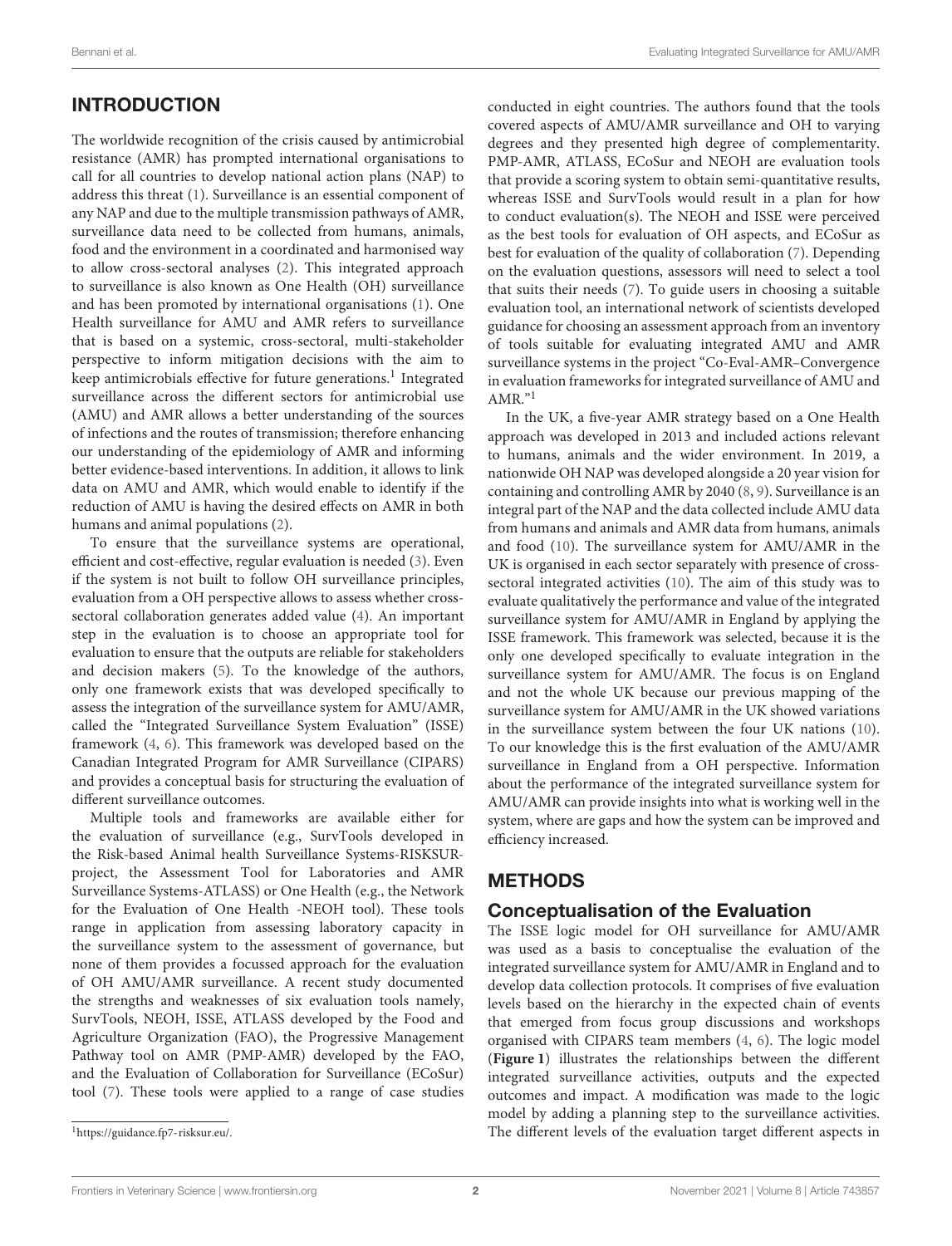

<span id="page-2-0"></span>the system that include: (1) OH integration across the different components of the surveillance system including data collection, analysis and interpretation, and information dissemination; (2) Production of OH information and expertise; (3) Generation of actionable knowledge; (4) Influence on decision making; and (5) Contribution to desirable outcomes.

Possible benefits of integrated surveillance depend on the links between the information generated by integrated activities and changes implemented to reduce AMR (e.g., an intervention or new policy). In the ISSE framework, the value of integrated surveillance for AMU/AMR was conceptualised across immediate, intermediate and ultimate outcomes [\(4,](#page-14-3) [6\)](#page-14-5). Immediate outcomes include increased understanding of AMR epidemiology from a OH perspective and early warning of emerging resistance. Intermediate outcomes include changes in policy or behaviours resulting from OH information generated, and the expected value is in the size of the reduction in AMU and AMR that results from these changes. Ultimate outcomes include tangible benefits such as improved animal, human and environmental health and associated socioeconomic benefits [\(4,](#page-14-3) [6\)](#page-14-5).

We also made use of two other evaluation tools to expand on OH integration, namely the NEOH [\(11\)](#page-14-10) and the ECoSur [\(12\)](#page-14-11) tools. The NEOH tool provides guidance for the evaluation of OH initiatives including description of the context, the initiative, its theory of change, identification of outcomes and assessment of One Health-ness (i.e., the strength of OH). The latter is assessed using six characteristics that include systemic thinking, holistic planning, transdisciplinary working, OH sharing, OH learning, and systemic organisation [\(11\)](#page-14-10). The ECoSur tool provides guidance on how to assess the organisation, functioning and functionalities of collaboration taking place in a multi-sectoral surveillance system [\(12\)](#page-14-11).

### Study Design

Qualitative interviews were conducted using a semi-structured interview guide (**[Supplementary Material A](#page-13-0)**) with open-ended questions that enabled depth and flexibility in exploring experiences, influences and opinions of respondents.

The guide was developed to capture data on (i) integrated surveillance activities for AMU/AMR in England (the activity was considered integrated if there was collaboration between at least two of the following sectors: animal, human, food and the environment), (ii) links between surveillance activities and outputs, (iii) links between outputs and outcomes, (iv) the impact of surveillance information on decision making, (v) the impacts of the decisions attributable to integrated activities, (vi) data and information sharing, (vii) need for improvement. Questions (i) to (v) were developed by the authors following the logic of the ISSE framework to explore the links between the integrated surveillance activities and the outputs and outcomes. To account for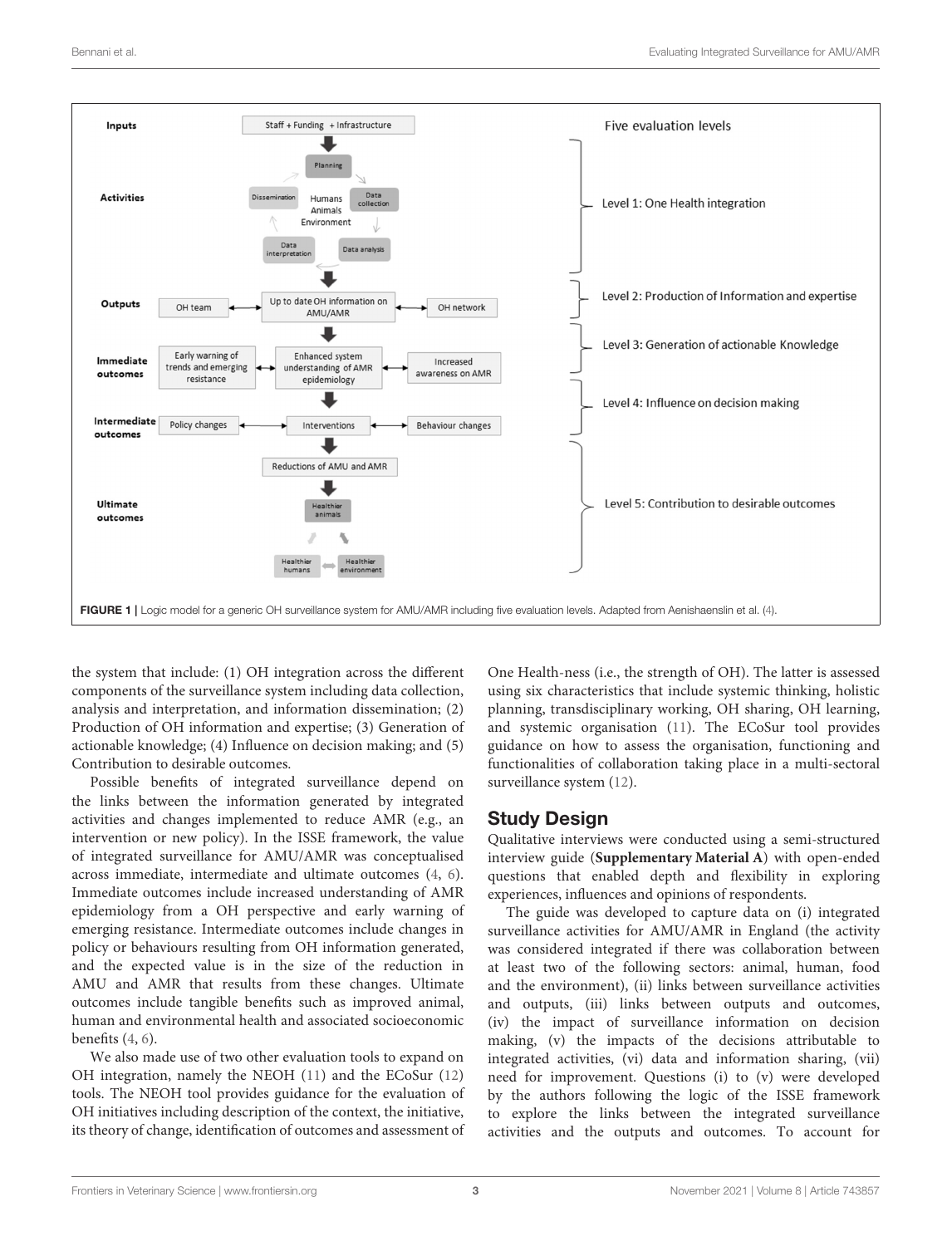#### <span id="page-3-0"></span>TABLE 1 | Grid for participants' selection.

|                              | AMU and AMR surveillance in England                                                                                                                                                                                                                                                                                                                                              |                                               |                                 |                             |
|------------------------------|----------------------------------------------------------------------------------------------------------------------------------------------------------------------------------------------------------------------------------------------------------------------------------------------------------------------------------------------------------------------------------|-----------------------------------------------|---------------------------------|-----------------------------|
|                              | <b>Humans</b>                                                                                                                                                                                                                                                                                                                                                                    | <b>Animals</b>                                | Food                            | Environment                 |
| Policy and regulatory bodies | Public Health England (PHE) [3]                                                                                                                                                                                                                                                                                                                                                  | Veterinary Medicines Directorate<br>(VMD) [1] | Food Standards Agency (FSA) [3] | Environment Agency (EA) [1] |
| <b>Implementing bodies</b>   |                                                                                                                                                                                                                                                                                                                                                                                  | Animal and Plant Health Agency<br>(APHA) [3]  |                                 |                             |
| Other sectors/stakeholders   | - Animal industry: Responsible Use of Medicines in Agriculture Alliance (RUMA) [1]<br>- Small animal sub-sector*: VetCompass [1], Small Animal Veterinary Surveillance Network (SAVSNET) [1]<br>- Academia/Research: Bristol University [1], Quadrum Institute [1]<br>- Veterinary body: British Veterinary Association (BVA) [1]<br>- Others: Cornwall One Health AMR group [1] |                                               |                                 |                             |

The number of participants from each organisation is included between brackets. \*These participants were from Academia and were interviewed because of their expertise in VetCompass and SAVSNET.

data on OH sharing [questions (vi)], questions related to the evaluation of data and information sharing were included based on protocols from the NEOH framework [\(11\)](#page-14-10). Because effective coordination underpins all surveillance activities, questions related to the steering and coordination of integrated surveillance activities were added to questions (i) based on the ECoSur tool [\(12\)](#page-14-11).

### Data Collection

In a previous study to characterise and map the surveillance system for AMU/AMR in the UK, a list of key organisations involved in the national surveillance system for AMU/AMR was developed [\(10\)](#page-14-9). Interviewees were purposefully selected from this list and also using snowball sampling (i.e., participant referrals of other participants). The key informants were selected because they had knowledge and expertise on AMU/AMR surveillance in England and were directly involved in the surveillance system. Selecting participants who were able to provide rich and in depth information about the questions researched was critical for the study. Participants included representatives from regulatory bodies, implementing bodies and other stakeholders from human, animal, food and environment sectors. The list of these organisations is presented in **[Table 1](#page-3-0)** with the number of participants from each organisation included in brackets. Information about the roles of participants is included in **[Supplementary Material B](#page-13-0)**. Two pilot interviews were conducted to test the interview guide. Unclear questions were modified accordingly based on the feedback provided. The interviews were conducted by HB between May and December 2019 (eleven in person, three by phone and four by skype) and lasted for up to 60 min. An information sheet with the description of the project and the objectives of the interview were sent to participants prior to the meeting and they had the possibility to clarify any questions before the interview. Written consent for participation in the interview and audio recording was obtained from participants before the interview. Interviews were recorded with a digital device (Olympus WS-853 MP3 digital stereo voice recorder). The findings were anonymised to protect the identity of informants and participants were coded as "Pn," where n ranged from 1 to 18. The interviews broadly followed the topic guide and although the topics were common across interviews, the order and emphasis on different themes varied to focus on the issues most relevant for each participant.

This study received ethical approval from the Social Sciences Research Ethical Review Board (SSRERB) at the Royal Veterinary College, with the approval number URN SR2019-0204.

### Analysis

All interviews were recorded and transcribed verbatim by a professional company. Transcripts were transferred into NVivo12 Plus (QSR International Pty Ltd) for data management and analysis. A thematic analysis was used in this study, which is a method for identifying, analysing and reporting patterns (themes) within the data [\(13\)](#page-14-12). A combined approach to the analysis was used enabling themes and subthemes to be developed both deductively from the logic model and the interview topic guides and inductively from the experiences and views of participants. Initially, four transcripts were analysed by the first author and codes were generated. Then, a meeting with a second researcher in the team (BH) was organised to review the emerging codes and discuss the interpretation of the findings. Following this discussion, the coding frame was updated and then applied iteratively to the transcripts, refined and reapplied until no new codes were generated. Key themes identified are used as headings to organise the findings and summarised thematic information from all participants were included and the most illustrative quotes from the interviews were used to highlight critical points.

### RESULTS

In the following sections, the key themes identified are presented, namely (1) cross-sectoral integration in the surveillance system for AMU/AMR, (2) production of OH outputs and outcomes, (3) drivers and barriers to crosssectoral collaboration, and (4) the need for more cross-sectoral collaboration. An overview of the themes and subthemes is presented in **[Figure 2](#page-4-0)**.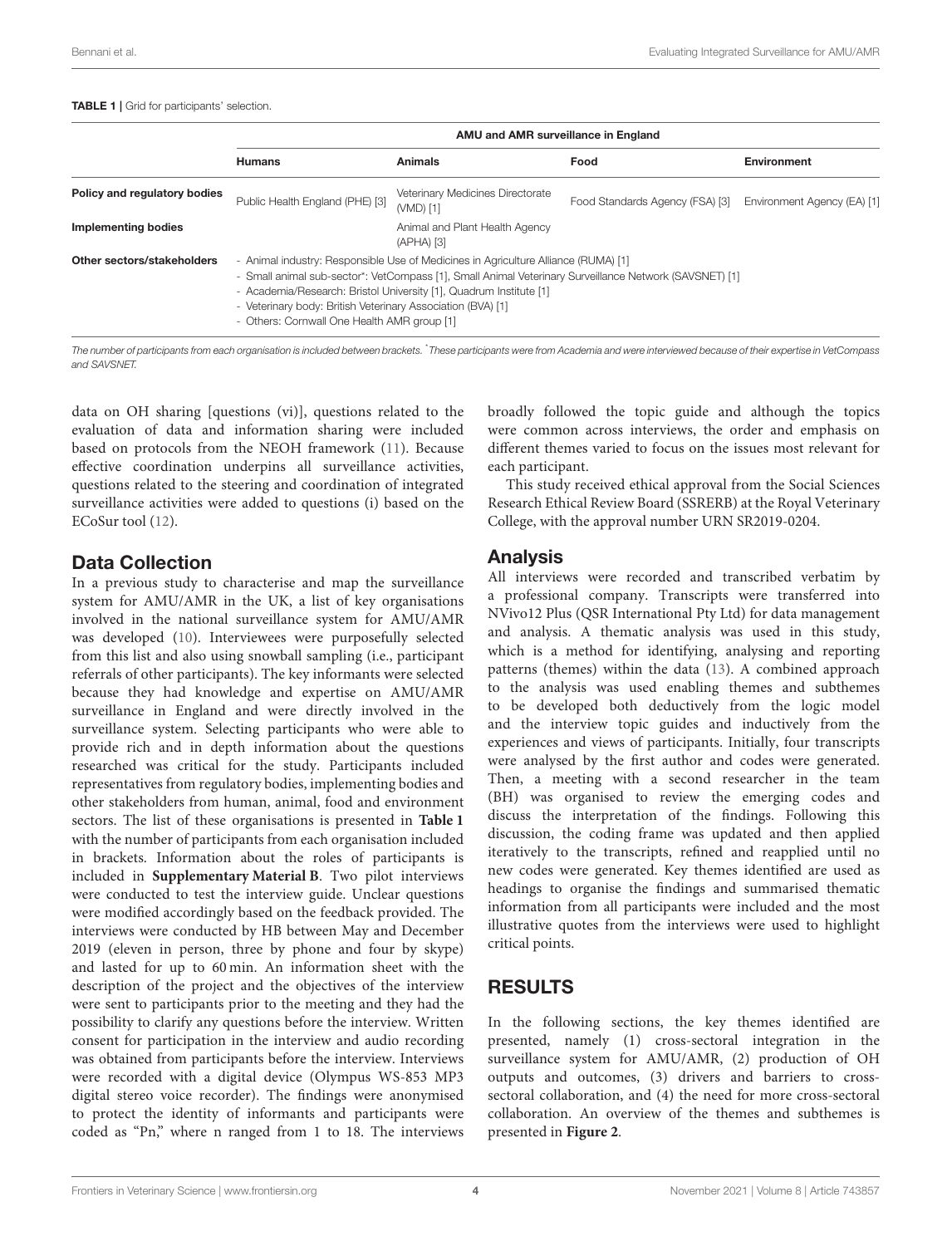

<span id="page-4-1"></span><span id="page-4-0"></span>TABLE 2 | Integrated surveillance activities.

| Integrated activity                                                                        | <b>Description</b>                                                                                                                                                                                                                                                                                                                                                                                                                 |  |
|--------------------------------------------------------------------------------------------|------------------------------------------------------------------------------------------------------------------------------------------------------------------------------------------------------------------------------------------------------------------------------------------------------------------------------------------------------------------------------------------------------------------------------------|--|
| AMR contingency plan or Res-Alert                                                          | Refers to the response upon identification of a resistant bacterial isolate from an animal<br>considered to pose a potential risk to human and/or animal health. It is a UK wide initiative<br>initiated in 2015 and coordinated by the VMD in collaboration with government agencies<br>covering human, animal, food and the environment, and the Devolved Administrations.                                                       |  |
| UK OH report on antibiotic use and resistance                                              | Produced by PHE and the VMD. Published for the first time in 2015 with and a second report<br>published in 2019 (14, 15).                                                                                                                                                                                                                                                                                                          |  |
| Advisory committees in one sector with representatives from other<br>sectors               | Examples of these committees include the DEFRA antimicrobial resistance coordination<br>(DARC) group; the Advisory Committee on Antimicrobial Prescribing, Resistance and<br>Healthcare Associated Infection (APRHAI); and the Advisory Committee on Microbiological<br>Safety of Food (ACMSF) subgroup on AMR;                                                                                                                    |  |
| The Responsible Use of Medicines in Agriculture Alliance (RUMA)<br>Target Task Force (TTF) | This group was formed in 2016 to develop specific targets for the key UK livestock sectors.<br>The group comprises mainly stakeholders from the animal health sector representing the<br>government and industry, with only one representative from the food sector which is the FSA.<br>In addition, an independent scientific group was formed with experts from animal and human<br>sectors to provide advice to the TTF group. |  |

### Cross-Sectoral Integration in the Surveillance System for Antimicrobial Use and Antimicrobial Resistance

Integrated surveillance activities reported by interviewees are described below, in addition to the following sub-themes identified: data and information sharing, coordination of cross-sectoral collaboration; resources; global and regional collaboration; and the link between surveillance and research.

#### Integrated Surveillance Activities

Various cross-sectoral surveillance activities were reported by the interviewees and several of them are UK wide, even though the evaluation focused on England. Key integrated activities are presented in **[Table 2](#page-4-1)** and more detailed descriptions of these activities can be found in (**[Supplementary Material C](#page-13-0)**). Examples of other integrated surveillance activities reported by participants include collaboration between the two main government (PHE and APHA) laboratories to exchange information about cases and compare isolates, joint conferences, and collaboration between APHA and the British Society for Antimicrobial Chemotherapy (BSAC).

#### Data and Information Sharing

In England, there is no annual joint surveillance report for AMU/AMR but there are annual surveillance reports published separately by human, animal and food sectors that are publicly available online [\(16](#page-14-15)[–18\)](#page-14-16). For animals, these data are published aggregated for the UK in the Veterinary Antimicrobial Resistance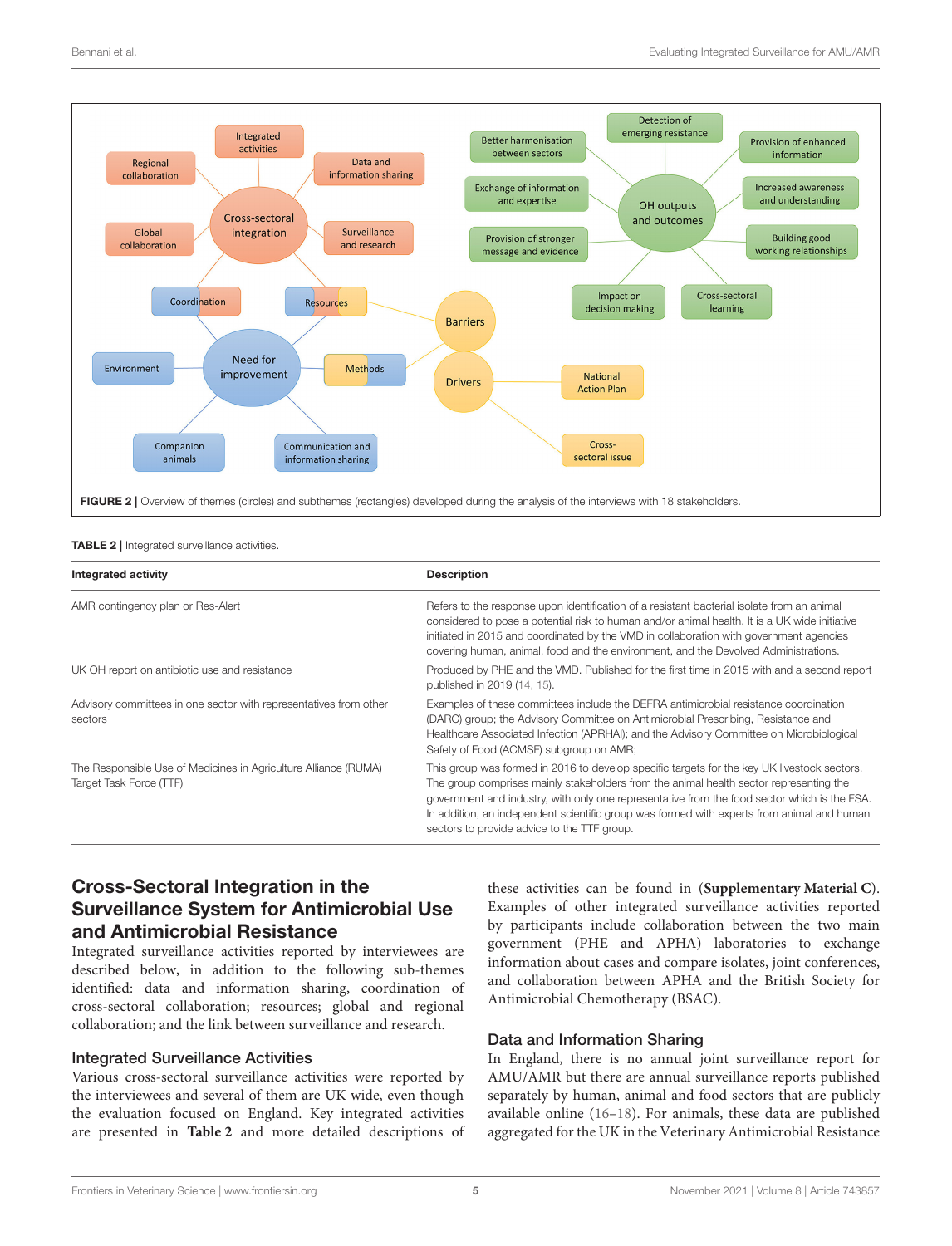Surveillance (VARSS) reports. In humans, there is the English Surveillance Programme for Antimicrobial Use and Resistance (ESPAUR) report for England. Also, indicators for AMU and AMR are publicly accessible in the "Fingertips" data portal<sup>[2](#page-5-0)</sup> which contains data on a range of public health issues categorised as "profiles;" one of them is "AMR Local Indicators." For AMR in food (at retail level and from processing plants), results of the EU harmonised surveillance and reports of ad-hoc surveys conducted are published in the FSA webpage [\(10\)](#page-14-9).

Although there is no structured mechanism for data and information sharing between sectors, respondents explained that a lot of the data generated are available in these public domains and accessible to all. Some of the data are also published in scientific publications and respondents highlighted that some sensitive data cannot be shared such as those related to the farms. The benefits of making the data widely available was also emphasised: "Our overarching policy is to share as much data as possible, because the more people who have access to it the more other researchers can benefit and possibly find a solution for  $us''(P6)$ .

In addition to the data that are publically available, one respondent mentioned that if some other data are needed, they could be requested and obtained: "You mean requested or really have it? We could request it ... There are lines of communication, but not on a routine basis" (P10). There are also situations where certain agreements are made to share information depending on the project: ". . . you have a lot of work going on in terms of research, for example, and as part of those research projects probably they have agreements to share data specifically for a particular pathogen or particular organism that they are looking at. . . Other than that, as part of Res-Alert I think it would be expected that sharing is kind of agreed" (P1).

#### Coordination of Cross-Sectoral Activities for AMU/AMR Surveillance

The surveillance system for AMU/AMR is a key component of the NAP for AMR and the recommendations from the NAP are used as levers to implement collaborative surveillance activities. The NAP is coordinated by an interdepartmental High Level Steering Group (HLSG) which is dedicated to strategic decisions at high policy level but there is not a committee in charge of the coordination of integrated surveillance activities for AMU/AMR: "... The national action plan is One Health. So the governance of that is going to be One Health with representatives from across the One Health spectrum. Then anything under that will still be One Health" (P1). Although, there is a call in the NAP for more coordination and harmonisation of surveillance schemes across sectors, there is no clear guidance on how to organise collaboration across institutions to achieve this [\(9\)](#page-14-8). Respondents explained that the different institutions need to define the modalities to achieve the objectives of the NAP including the organisation of cross-sectoral activities and that there are crosssectoral groups and committees where discussions about these aspects take place: "While we deliver the NAP and the vision of the NAP, everything is One Health, and from governance of the NAP, which at the moment we are in the process of developing as a result of the new action plan..., we have multi-sectorial groups and committees, for example, where we all work together as part of a cross-government One Health approach" (P1). Examples of these groups include the different advisory committees in each sector such as the DARC group, the APRHAI and the ACMSF subgroup on AMR. Most participants mentioned the importance of cross-sectoral collaboration on AMU/AMR surveillance to tackle AMR and some mentioned the lack of coordination or the need for improvement in coordination. These aspects are explored in more depth in section Need for More Cross-Sectoral Collaboration on AMU/AMR Surveillance.

#### Resources for Cross-Sectoral Collaboration

In terms of resources, respondents mentioned that there is no fund available specifically for cross-sectoral collaboration and that the budget available for surveillance needs to be used to cover any integrated activities: "There is a budget for AMR surveillance and that budget should cover any Res-Alert" (P1). In cases where there are projects covering issues related to different sectors, then there is a budget to look specifically at that particular issue like for example in the case of ESBL: "So generally if there's a cross sectoral issue, so ESBL is probably quite a good one. So ESBL E-coli in animals and men, so the Department of Health funded a study that has looked at ESBL occurrence in humans and in sewage and in farms in five regions of the UK" (P4). This sectoral allocation of resources is due to how the sectors evolved historically into segregated "silos" [\(19\)](#page-14-17). This siloed funding has been discussed in previous studies as a barrier to cross-sectoral collaboration [\(20,](#page-14-18) [21\)](#page-14-19). Where cross-sectoral collaboration requires establishment of new structures and processes (e.g., creation of a new One Health unit or integrated database), a financial cost is involved. In the absence of dedicated funding, cross-sectoral collaboration relies on the use of existing infrastructure and in-kind contributions, which limits its potential.

#### Global Collaboration and the Value of Collective Data

The UK contribution to European and international surveillance programmes has been praised by respondents who highlighted the importance of comparing data to other countries and assessing them at global level, which add value to the data. The following quote illustrate this: ". . .so within Europe, EFSA is the regulatory body for the animal side and ECDC the humans, so they do write joint reports, so all member states will submit to them and they will write joint reports and that gives you an idea of what may or may not be going through and the things that might be, so they do a lot of work to look at it at that level, which is a higher level than specific country levels" (P5). These collective data allow to see the bigger picture, which enables to generate more knowledge and information.

Due to the uncertainties around Brexit, participants expressed concerns about the impacts that this could have on UK contribution to European surveillance and stressed that it is important that surveillance data from the UK are represented in the European picture: "Final thing is obviously about data going forward in Brexit. . . ..We would hope that data on AMR will continue to be collated by EFSA and others so I think there is a

<span id="page-5-0"></span><sup>2</sup>[https://fingertips.phe.org.uk/profile/amr-local-indicators.](https://fingertips.phe.org.uk/profile/amr-local-indicators)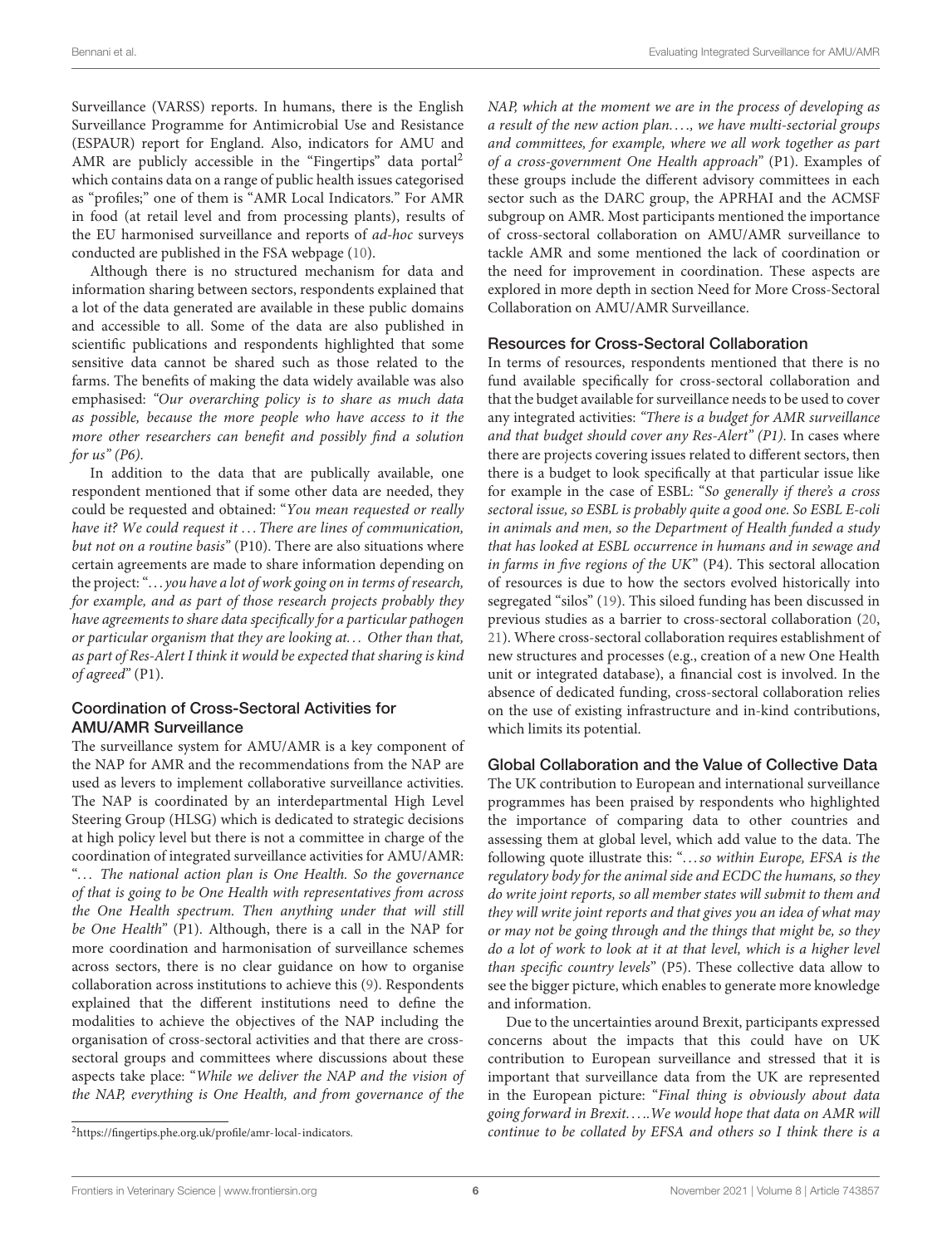challenge there to make sure that the UK surveillance data goes into the international picture because we are part, we're still in Europe even if we're not in the EU. And that data collectively is important. ... We contribute our data to that but obviously we would feel, yes, this data needs to be kept intact because once you start to fragment it you're going to lose this information" (P6). The EU implemented additional AMR surveillance requirements from  $2021$ ,<sup>[3](#page-6-0)</sup> but as these came into force post-transition period, the UK continues to follow the previous protocols. The extent of future data-sharing between the UK and the EU has not yet been agreed.

#### Regional Collaboration

One special type of collaboration that was identified was the Cornwall OH Antimicrobial Resistance group (CARG). CARG is the first regional OH group on AMR established in the UK and was set up in 2014 to ensure the implementation of a coordinated wide response to the AMR strategy in Cornwall [\(22\)](#page-14-20). The group has representation from different stakeholders including doctors, veterinarians, microbiologists, nurses, dentists and researchers. Various activities conducted were mentioned including the organisation of OH AMR conferences in Cornwall with attendance from different stakeholders, organisation of educational sessions, and collaboration with veterinarians (mainly those working with dairy farmers as this is the biggest food producing sector in Cornwall) to collect and share antibiotic usage data. This collaboration was considered to have been successful the first year but then got very little interest from veterinarians the following years. When asked about the reason for this initiative being unsuccessful, P13 said: "A real barrier to these groups being set up nationally is that there's no funding for them."

#### Surveillance and Research

An important integrated activity that was mentioned by most interviewees was the collaboration in research, with a respondent suggesting that there is more of a OH approach in research. Surveillance and research were seen to complement each other: "Research underpins our surveillance because the methods we develop for research is used for surveillance" (P5). An example that was mentioned was about some techniques that might be expensive, such as some molecular techniques, and cannot be implemented at a large scale. In this case, a target population can be identified through research and then surveillance data are collected from this population. Research provides also evidence that underpins AMR policy: "We don't know yet in terms of the development of resistance and how much of this is caused by or starts in the environmental or animal sector, so there is still room for, or there needs to be much more research to understand this and where intervention would be most efficient or effective" (P10). An emphasis was made to the difference between the research conducted by government laboratories or institutions with links to policy makers and those conducted by academia with the former having greater impact: "... because we're working in government, that link to government is much more direct than

it is in academia. Academia does do a lot of research. . . .so it's helping to drive forward knowledge and understanding which will eventually impact,... but maybe some of the time it may not be as direct" (P5).

# Production of One Health Outputs and **Outcomes**

This section outlines the various outputs and outcomes of OH surveillance activities that interviewees identified. These include the detection of emerging resistance, provision of better information for decision making, behaviour changes, exchange of information and expertise, learning from each other, increase of awarness and understanding, better harmonisation, provision of stronger messages and adding value to the data.

#### Detection of Emerging Resistance and Provision of Enhanced Information for Risk Assessment Leading to Better Risk Management and Decision Making

The AMR contingency plan (Res-Alert) allows to detect emerging resistance and was considered as an effective and action oriented activity: " $\dots$  it works really well I would say and it is really  $\dots$ action and outcome orientated. They really get the right people . . . " (P10). When a hazard is detected, relevant advisory committees are notified by the relevant agencies and meetings are organised to discuss the risk assessment and decide on the options for risk management and the plan for risk communication [\(14\)](#page-14-13). During these meetings, decisions are taken by the OH team to generate the evidence needed to assess the risk of the particular hazard. One of the cases mentioned that triggered a Res-Alert was the discovery of mediated colistin resistance (mcr-1) in a pig farm in England in 2015 [\(23\)](#page-14-21). In this case, various surveillance activities have been triggered in the different sectors including testing archived samples in humans and animals. The OH information collected was used to inform the multisectoral discussions and assessments conducted as part of the Res-Alert: "I think the colistin.... So that was one of the major cases that we have had to deal with as part of Res-Alert..... Basically, after it was detected, we increased the surveillance, so we decided to do targeted surveillance and look at samples that were already stored in our archives to look back and see what was the prevalence, or whether it had been there before. . . .So yeah, there were certain decisions that were made to actually generate the evidence that was needed to evaluate, to assess the risk that we were dealing with. One of them was to look at samples that were already available. To go to the farm where the colistin resistance was detected and do further sampling, collect data" (P1). The outcomes of the assessments were shared with relevant stakeholders, which led to behaviour changes in farmers and voluntary restrictions on colistin use in food producing animals in the UK [\(14,](#page-14-13) [24\)](#page-14-22). Public Health England declared that the risk to human health was considered to be very low and the FSA declared the risk to public health from food to be very low when food was properly handled and cooked [\(24\)](#page-14-22). Because of timely risk assessment and data integration, better information was available which allowed better informed decisions to be taken.

<span id="page-6-0"></span><sup>3</sup>[https://eur-lex.europa.eu/legal-content/EN/TXT/PDF/?uri=CELEX:](https://eur-lex.europa.eu/legal-content/EN/TXT/PDF/?uri=CELEX:32020D1729&from=EN) [32020D1729&from=EN.](https://eur-lex.europa.eu/legal-content/EN/TXT/PDF/?uri=CELEX:32020D1729&from=EN)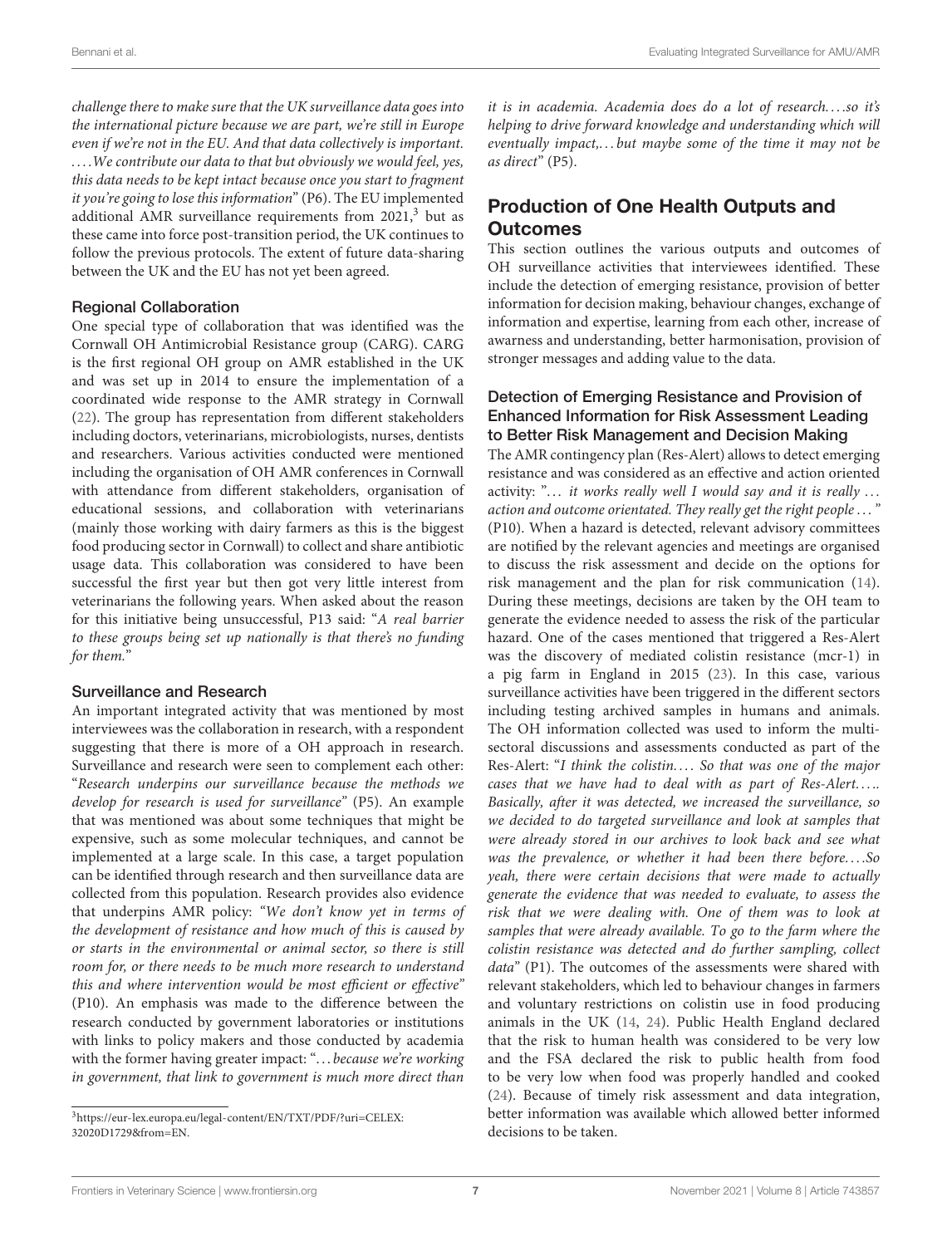#### Better Harmonisation Between Sectors

There are variations in the methods used in the various sectors and the work by the OH team producing the UK OH reports on antibiotic use and resistance (OH information) was seen as an opportunity for cross-sectoral discussions on ways to align the data across sectors. These reports included also recommendations to address data limitations and to improve integrated analyses. The following quote illustrates this: "...we were having regular meetings with VMD and then there was DEFRA involved as well and so we were talking about it and thinking forward how things could work together, so we do work across sectors to try and get things to be aligned a bit better so that we can make the report more useful to everyone" (P11). Another respondent explained how the work on these reports helps to improve the harmonisation of the methods used between sectors: ". . .since the publication of the first report, we worked on trying to harmonise more, so in the first report made recommendations like for a more representative sample of campylobacter in the human sector and we panel tested whether that could be more, be standardised across the two sectors" (P10).

#### Exchange of Information and Expertise Leading to an Increase in Awareness and Understanding, Learning and Building Good Working Relationship

The DARC group was considered by respondents as a good platform for exchange of information and expertise between members of the OH team of DARC. DARC was also seen as a forum to discuss any issues raising from a OH perspective considering all the implications: "One of the things a DARC would do is look at that and discuss this is obviously a threat, a hazard, to the UK, to the UK's poultry production. We know it affects humans. So if we get cases should we treat it? Should we try and contain? Should we try and eradicate it? So the decision doesn't just go to DARC because there are some salmonella committees as well, but then the decision can be discussed between us and medical colleagues" (P4). Although DARC was not considered to be a decision-making group, it was felt that if an important issue was raised this would be followed up: "I think DARC is mostly an advisory group so it's not a decision making group, although all the people who are involved in DARC have some sort of decisional power over this subject. So clearly if it's raised then it's agreed collectively that it would be good to do one thing or the other then normally it gets followed  $up$ " (P2). Respondents acknowledged that the various sectors have different objectives and priorities but cross-sectoral communication was seen as key to enable reaching realistic solutions: "I would say that each sector takes the lead in its own area. I think it's probably quite understandable..... So I would say a little bit of a delineation of responsibilities but often the discussion helps in trying to formulate what's a realistic policy"  $(P4)$ .

Another outcome of cross-sectoral collaboration that was mentioned was the increase in understanding of how other sectors work and the different issues they are dealing with; learning from each other; and the establishment of good working relationship across sectors: "It's understanding really because it's something that I'm certainly not an expert in and knowing that there are differences, getting a better understanding of how antibiotics are used in the environment or in agriculture in any way, which I think, I think that's important because it's something that you feel very isolated when you're looking at hospitals primarily, ..., to know about the different influences outside and I think it's really useful to have this collaboration and knowledge.... And, it's a good working relationship that you build with other departments essentially" (P11). Several examples about opportunities to learn from each other were mentioned by respondents such as benchmarking antibiotic use in humans and its impact on behaviour change in humans; it was suggested that this is something that could be applied to the veterinary sector. Benchmarking antibiotic use between pig farmers is possible due to the electronic Medicine Book (eMB) launched in 2016, which is a digital system to collect data on antibiotic use at farm level [\(25\)](#page-14-23). A new centralised database called the Medicine Hub has also recently been launched for ruminants, which allows producers to record their antibiotic usage data and it has also a benchmarking facility [\(25\)](#page-14-23).

#### Provision of Stronger Message and Evidence to Inform Interventions

OH information generated by integrated surveillance activities was seen to provide an understanding of the bigger OH picture and to generate stronger evidence to inform interventions: "So I think it kind of gives you a much more rounded picture.... I suppose if you can show that you've considered sort of all areas, the veterinary and the human aspects and the environment, then it provides a sort of better evidence base for any recommendations that you put in there" (P12). Similarly, activities that were conducted in a collaborative way were considered to provide more powerful messages: "One of the key things with collaboration is that when you come out with your recommendation, if it says the human side, the veterinary side and the environmental side, everybody saying the same thing, that is an overwhelmingly powerful message, as opposed to the vets saying it or just a human saying it" (P16). An example described by respondents were leaflets on Livestock Associated Methicillin resistant Staphylococcus aureus (LA-MRSA) produced collaboratively by different organisations including VMD, APHA, FSA and PHE. $4,5$  $4,5$  These leaflets were addressed to farmers and people working in abattoirs with information about the steps they could take to reduce the risk of infection: "As you can see in the leaflet, lots of people collaborated in putting that together, so it's been signed by different government departments and different organisations" (P1).

Sharing surveillance data to be used by other stakeholders was also seen as making them more powerful and adding value to the data: "Well I think it makes it more powerful, I mean there's the factor of using this data in ways that may not be otherwise utilised. I think that provides benefits for the surveillance data and the partners within the project on both sides" (P18).

<span id="page-7-0"></span><sup>4</sup>[https://assets.publishing.service.gov.uk/government/uploads/system/uploads/](https://assets.publishing.service.gov.uk/government/uploads/system/uploads/attachment_data/file/479015/LA-MRSA.PDF) [attachment\\_data/file/479015/LA-MRSA.PDF.](https://assets.publishing.service.gov.uk/government/uploads/system/uploads/attachment_data/file/479015/LA-MRSA.PDF)

<span id="page-7-1"></span><sup>5</sup>[https://assets.publishing.service.gov.uk/government/uploads/system/uploads/](https://assets.publishing.service.gov.uk/government/uploads/system/uploads/attachment_data/file/518845/LA-MRSA_abattoir_leaflet.pdf) [attachment\\_data/file/518845/LA-MRSA\\_abattoir\\_leaflet.pdf.](https://assets.publishing.service.gov.uk/government/uploads/system/uploads/attachment_data/file/518845/LA-MRSA_abattoir_leaflet.pdf)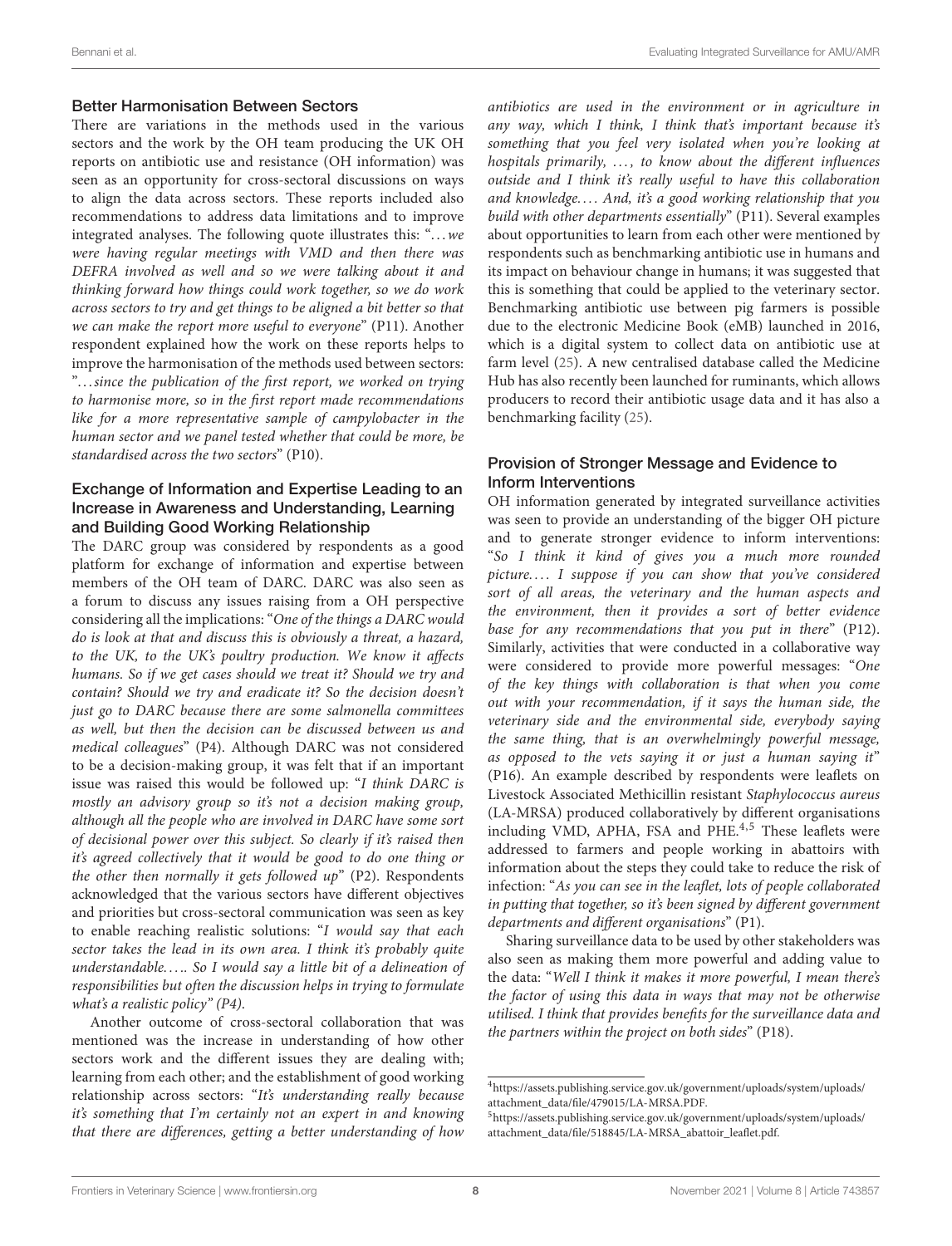RUMA's Independent Scientific Group, which was formed by experts from different sectors to provide sounder advice to the group, was also mentioned: "We've built it because we need to have expertise in every area of this very complex subject and we then base all our actions and all our policies on sound science" (P14). The RUMA'S TTF was considered as a successful initiative with most of the targets set forecasted to be met by 2020. These targets were developed by the TTF and focused not only on reduction in antibiotic use but also development of improved data collection systems for antibiotic usage at farm level, improved husbandry and biosecurity practises, and training on stewardship for farmers and veterinarians [\(25,](#page-14-23) [26\)](#page-14-24). In the latest UK-VARSS report published in 2020, the data showed that antibiotic sales in food-producing animals halved since 2014 and over the same period, the use of Highest-Priority Critically Important Antibiotics (HP-CIAs) has reduced by 72% [\(27\)](#page-14-25).

# Drivers and Barriers to Cross-Sectoral Collaboration on AMU/AMR Surveillance

Respondents identified two main drivers for cross-sectoral collaboration on AMU/AMR surveillance. Firstly, there was a recognition of the interconnectivity between humans, animals and the environment on AMR and the need for collaborative efforts to tackle it: "The different surveillance activities,. . . some focus on humans, some focus on animals, and by integrating those data, that's really important, that's where you got the power from because AMR is something that can cross species borders, bacterial species borders, across different environments. So, it's really important to consider it as a whole to understand where it's coming from" (P18). Secondly, the fact that this collaboration was a recommendation of the NAP meant that the different institutions had to implement it. A previous study that was conducted to evaluate of the implementation of the UK AMR strategy 2013–2018 found that the strategy has greatly improved communication and collaboration between human and animal health sectors [\(28\)](#page-14-26). Interviewees highlighted also the synergies between human and animal sectors when tackling AMR: "There's obviously solutions on the human side, and obviously solutions on the animal side and they're so intrinsically linked, so avoiding infection in the first place. Development of diagnostic tools, development of new medicines, you know, the language is very similar, the problems are similar, the solutions can be similar, the behaviour change aspect is very similar on both sides as well" (P15).

In term of barriers to cross-sectoral collaboration, some interviewees considered that there were no obstacles because there is a common goal to be achieved. Others identified barriers with the main ones being resources and the differences in methods; previous studies reported the same obstacles to integrated surveillance [\(20,](#page-14-18) [21,](#page-14-19) [29,](#page-14-27) [30\)](#page-14-28). The following quotes illustrate a participant' views regarding the availability of resources: "So the issue with speaking of companion animals specifically, one of the major issues and barriers to collaboration is quite bluntly funding, or the lack there of"  $(P17)$ . In addition, the lack of resources specifically for cross-sectoral collaboration was highlighted: "We are forced to prioritise more and more; the budget is being cut and our top priorities are not One Health. ... not as a priority; it is an objective, yes, but when you drill down ... that makes it then difficult if you haven't got dedicated resources" (P10). Competing priorities within organisations was also mentioned as a factor that could impact the involvement of some stakeholders in integrated surveillance.

Regarding the variations in the methods used, this was considered as a technical barrier because it hinders the comparison of data: "... there are still huge limitations and how and whether we can overcome them, like standardisation of panels for example" (P10). This variation in methodology was considered to be due to the way the different sectors have evolved.

### Need for More Cross-Sectoral Collaboration on AMU/AMR Surveillance

Some participants regarded the current level of cross-sectoral collaboration as adequate, whereas others mentioned a need for improvement. This was, perhaps not surprisingly, particularly prominent amongst interviewees who worked in the environment sector and small animals' sub-sector who did not have ongoing AMR surveillance programmes and therefore had less opportunities for collaboration. This might change in the future especially with the increasing recognition of the importance of having more data from these sectors. The main areas identified by respondents as requiring improvement include the following: (a) Methods; (b) Resources and capacity; (c) Improved coordination of integrated surveillance activities; (d) Surveillance data from the environment; (e) Surveillance data from companion animals; and (f) Communication and sharing of information.

### Methods

Respondents mentioned that there is a need for improvement in the way the data are collected and analysed to allow comparison between the different sectors. Some interviewees called for a standardisation of AB panels between humans and animals to be able to compare the data; others considered that standardisation could have a negative impact on the current system: "...if you standardise, you're forcing change on a lot of people who don't want change... So you're forcing change on a system that has evolved for a reason in a certain direction. It doesn't necessarily mean that system's going to get better" (P16). The difficulty to achieve harmonisation between the different methodologies was also raised by some respondents: "...how do you achieve harmonisation? Because people are very wedded to their own systems so how do you get them to change, you know? Especially because they've been collecting data for so long, they want to do their backward comparison and so, they don't want to move from that position to do a sideways comparison" (P5). One of the possibilities proposed was to start a new system as it was the case for the EU harmonised monitoring programme, but then the problem that had emerged was the fact that it was not possible to compare with the other system in the same country. The need for more harmonisation and integration between sectors has been acknowledged in the UK NAP 2019–2024 [\(9\)](#page-14-8) and respondents explained that work was ongoing to address the commitments from the strategy.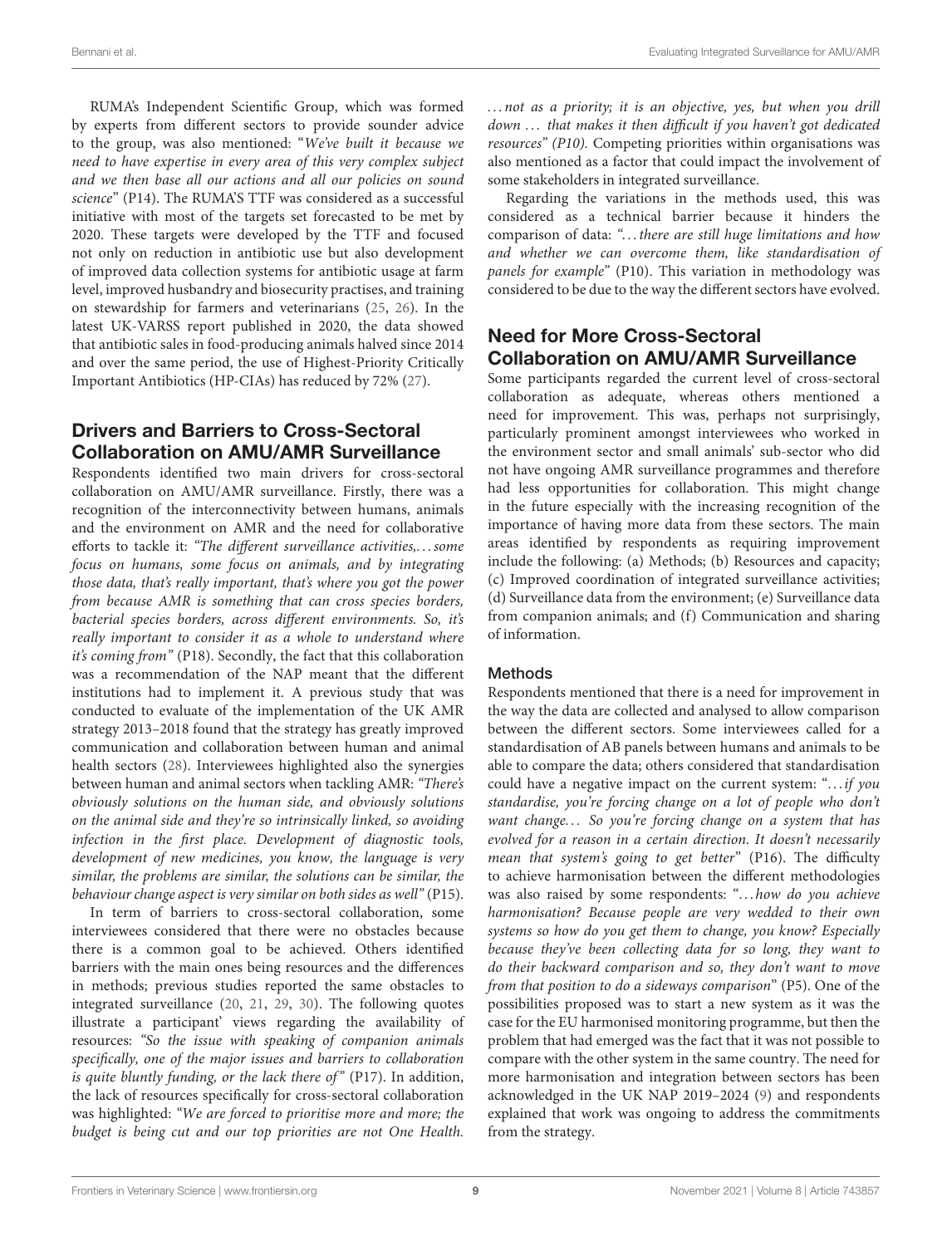#### Resources and Capacity

There was an overall agreement that activities are driven by funding and several respondents commented on the need to have funding specifically for cross-sectoral collaboration: "I also think funding opportunities that are specifically for working across sectors would also promote further working. You're providing additional resource to facilitate those cross workings, it would be really helpful" (P18). Funding was also seen to enable some integrated activities to be conducted more frequently. As an example, when asked if there was a plan to produce the OH report more frequently, P10 said: "I don't think so, it's very, very resource intensive. So, the original plan was to have it biannually, that has been obviously been delayed" (P10). The importance of having funding dedicated specifically to cross-sectoral collaborative activities has been described in previous studies as key for OH initiatives to achieve their potentials [\(19,](#page-14-17) [29\)](#page-14-27).

#### Improved Coordination of Integrated Surveillance **Activities**

Participants highlighted the need for better coordination of integrated surveillance for AMU/AMR with some proposing the establishment of a coordinating committee or group. When asked about who should oversee this coordination, respondents mentioned the need for a group which should have three main characteristics. Firstly, it was perceived that because it is a shared responsibility, this group would need to have representatives from all sectors. It was felt that if one sector takes the lead they would push for their own priorities. Secondly, this group needs to have the power to act: "Ultimately, it has to be somebody in power, so I would say probably central government, and then responsibility divested down. . . The higher up you go and the higher up your responsibility, the more other players you'll get involved" (P16). Finally, this group needs to define clear set of measurable outcomes: "I think that would be my main recommendation to give it a proper mandate to have a committee, with clearly set targets because even in the national strategy it is rather vague; I think we do need measurable objectives" (P10). Some participants proposed the use of existing group such as DARC to coordinate this collaboration instead of creating parallel groups: "Well I, if you really ask me then I would mandate a group like DARC to do that, rather than creating another body,. . . it doesn't feel right to create a parallel committee" (P10).

#### Surveillance Data From the Environment

It was widely acknowledged that there was a lack of surveillance data on AMR from the environment: "... it's an area that's a big gap that we need to look at, the environment" (P11). Research on environmental AMR was seen to have been mainly done by universities, which was perceived as important but would not replace the implementation of a statutory surveillance programme: "Environmental AMR so far has been really an academic or a university topic, so funded by the research councils, and there's still plenty of things that need researching at those organisations or those institutions, but we also need to move on and do things for real, and universities cannot replace a government surveillance or those sort of things" (P9). It was also considered that the environment sector could learn from the experience gained in other sectors since they had ongoing surveillance programmes for AMR in place for a long time. In addition, the need for funding to conduct the work was also mentioned. Interviewees highlighted that this is an area where all sectors need to collaborate because antibiotic usage from humans and animals ends in the environment: "The environment goes across all sectors and that's one of the big areas where we should all be collaborating on. Because whether it's human health, companion animal or farm, the environment is where it all ends  $up$ <sup>"</sup> (P14).

#### Surveillance Data From Companion Animals

Respondents highlighted the importance of continuous monitoring of AMU and AMR from companion animals to better understand the risk from this animal category. Currently, antibiotic usage data from companion animals are not systematically collected but the VMD funded studies to investigate it and the results were included in the UK-VARSS reports [\(31](#page-14-29)[–33\)](#page-14-30). These studies looked into AB prescriptions using the data that were extracted from practise management systems by VetCompass and the Small Animal Veterinary Surveillance Network (SAVSNET) system that are managed by the Royal Veterinary College and the University of Liverpool, respectively. Antibiotic sales data for dogs and cats are published in the UK-VARSS reports. Building on the success of the TTF, RUMA announced the formation of RUMA Companion Animal and Equine Group, which will draw from the learnings from the TTF to develop sector specific goals to drive improvements.<sup>[6](#page-9-0)</sup>

Little collaboration was reported between human sector and companion animals' sub-sector, which was explained by the lack of understanding of the value of examining AMU and AMR data in companion animals: "Very little collaboration with human side, currently yeah. Not because we're not interested in doing it, it's just because it's not happening, and there isn't a lot of interest coming back. I guess the human side would have to start to understand that there is a value in exploring usage in companion animals, and that currently isn't really happening" (P16). Reflecting on the fact that there is little interest in data from companion animals compared to food producing animals, P17 said: "... there's quite a heavy legislation surrounding food safety, therefore resistance goes higher up the priority tree, because they've legislative duty or responsibility where to ensure the food is safe. Whereas companion animals, there isn't really any legislative work aside from the relatively vague animal welfare laws."

This lack of collaboration was also seen to be due partly to the fact that there is little awareness of the AMR risk from companion animals and a first step would be to raise awareness on the issue: "A lot of owners I suspect aren't even aware that there are issues with antimicrobial resistance in companion animals. So there's a huge pile of work that could be done just on raising awareness, but that would have to come from the human side" (P16). Respondents mentioned also the need to better understand the different pathways of transmission of AMR between companion animals and humans that are completely different to those between humans and livestock: "The whole storey with humans

<span id="page-9-0"></span><sup>6</sup>[https://www.ruma.org.uk/new-medicine-initiative-for-pets-and-horses-draws](https://www.ruma.org.uk/new-medicine-initiative-for-pets-and-horses-draws-on-farm-livestock-learnings/)[on-farm-livestock-learnings/.](https://www.ruma.org.uk/new-medicine-initiative-for-pets-and-horses-draws-on-farm-livestock-learnings/)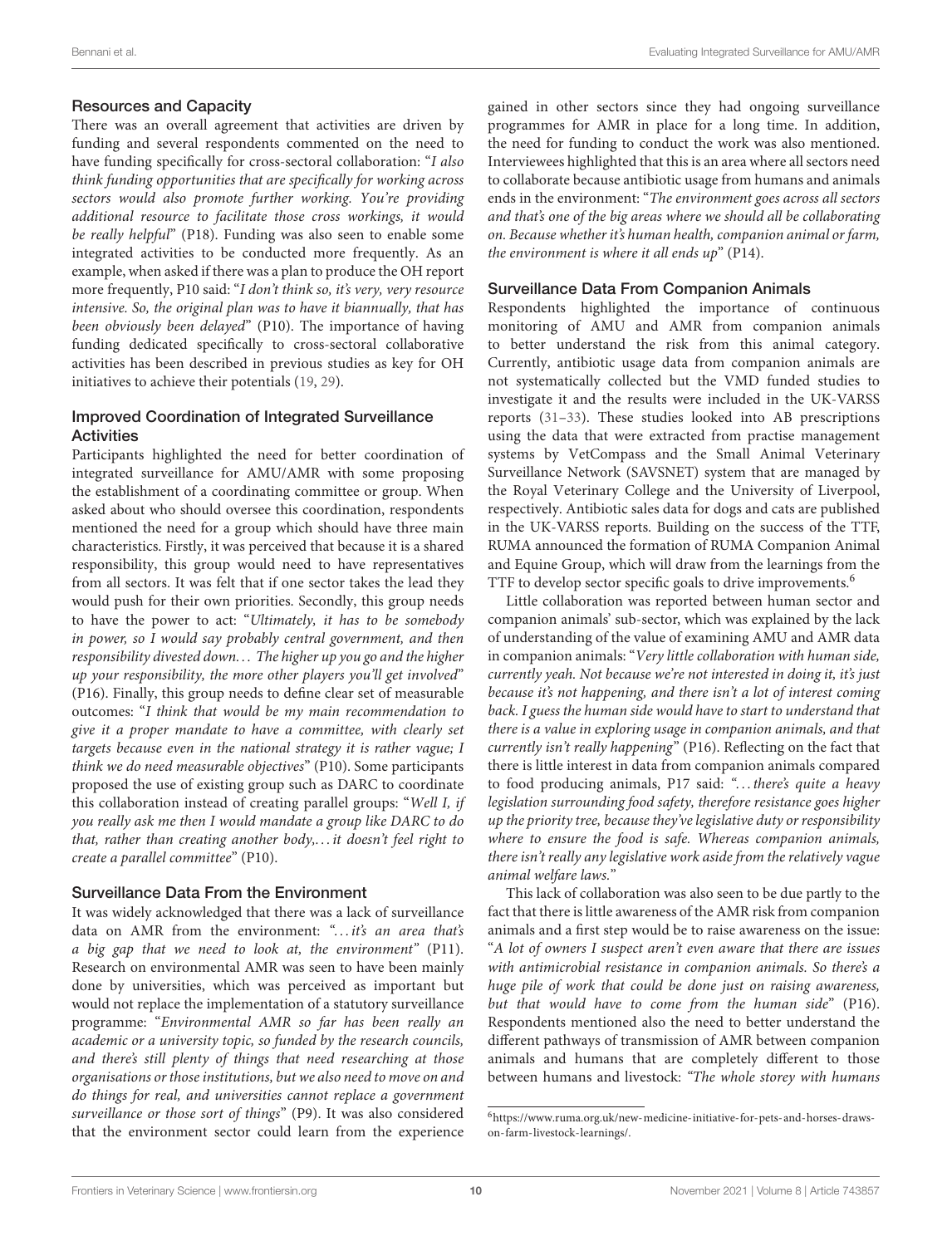and companion animals is much more complex, because a lot of animals will lick owner's faces, . . . owners will hold them, they will sleep in the bed with them. Their lives are entwined around animals. Obviously then resistance can be passed on by multiple different routes" (P16).

#### Communication and Sharing of Information

Respondents highlighted the importance of improving collaboration by better communication and sharing of information: "I think there's always scope to improve collaboration, better communication, better sharing of information, more timely sharing of information and having reactive systems that you don't have to wait for the next committee, you've got a mechanism to react to sudden findings of concern" (P6). An example that was mentioned by one informant was the importance of communication with veterinarians about some resistance mechanisms circulating in companion animals that are of relevance to humans: "I suppose just also sort of better communication as well so that people are aware that these resistance mechanisms may also be found in veterinary samples" (P12). A wider understanding of how the different sectors work was also seen as an important outcome for an improved communication.

It was also highlighted that work was ongoing to explore options to use AMR data from animals generated by private laboratories. Currently, these data are not accessible and only some resistance data from small animal private laboratories are collected through the Small Animal Veterinary Surveillance Network (SAVSNET)<sup>[7](#page-10-0)</sup>. The following quote illustrate this: "The private labs, for example, we are looking into developing that and work more closely with the private sector and explore options to work more with them, because obviously there are private labs that do testing for resistance. And we know that their data is available but currently we don't have clear access to that data, so we are looking into it" (P1). Increasing the availability of AMR data from clinical samples in animals through collaboration with private laboratories would have an impact in increasing the sensitivity of the surveillance system to detect trends in AMR circulating at the human-animal interface [\(6\)](#page-14-5).

# **DISCUSSION**

In this study, we aimed to evaluate qualitatively the performance and value of integrated surveillance system for AMU/AMR in England by applying the ISSE framework. The results showed that there are links between integrated surveillance information, decision making and intervention; especially in the case of the Res-Alert programme. However, there were only few OH examples where the potential of collaboration was fully exploited. Many benefits described were related to the generation of information and increase in knowledge and understanding without explicit use of the information for policy or intervention development. These intangible benefits have a value but being able to link surveillance information and mitigation measures is very important as it would help to enhance the value of integrated

surveillance efforts. This is particularly relevant considering budget constraints and the need to justify resource allocation to activities. Integration and collaboration are resource consuming and full integration in a system might not be necessary to achieve the wanted outputs. Therefore, it is important to identify the level of collaboration that will achieve the optimal performance and cost-effectiveness [\(30,](#page-14-28) [34\)](#page-14-31). In the following paragraphs, the results presented in the previous section are discussed using the levels of the ISSE framework.

### OH Integration in the Surveillance System

This study showed that there were various integrated surveillance activities for AMU and AMR with various modalities and degree of integration and the types of outputs and outcomes depended on the type of activity. The main integrated activities reported that had a formal structure were the AMR contingency plan, the UK OH reports, and the DARC group. Some of the collaborative activities that were mentioned were informal based on the network of contacts. Although this informal networking has a (perceived) value, their long-term benefit is uncertain, because collaborations may cease if the people involved move on and there are no mechanisms to promote institutional or network memory. Another special type of collaboration mentioned was the TTF, an example of public-private partnership. Although the TTF was formed mainly by stakeholders from the animal health sector, the FSA attended as an observer and an independent scientific group with experts from different sectors provided advice to the group.

With regards to governance, the surveillance system for AMU/AMR is embedded in the UK NAP for AMR and the recommendations from the NAP are used as levers to implement collaborative surveillance activities. The NAP is coordinated by the HLSG but there is no committee for the coordination of integrated surveillance activities. Respondents commented on the need for better coordination of integrated surveillance activities and the formation of a cross-sectoral group to oversee this. It is important to have adequate governance modalities for steering and coordinating integrated surveillance to define the collaborative strategy that would achieve the objective of this surveillance and to provide necessary guidance and resources for its implementation [\(30\)](#page-14-28). In addition, this committee can also be a platform for discussions on how to overcome the barriers to cross-sectoral collaboration such as the difference in methods used between sectors. Recently, a OH integrated surveillance (OHIS) sub-group of DARC was formed with the aim to strategise the integration of AMR surveillance across the different sectors and the four nations<sup>[8](#page-10-1)</sup>.

While there is no structured mechanism for data and information sharing between sectors, a lot of information that is produced is available in the public domain (e.g., the UK-VARSS and the ESPAUR reports; and the online data portal "Fingertips"). Having these data publicly available increases

<span id="page-10-0"></span><sup>7</sup>[https://www.liverpool.ac.uk/savsnet/.](https://www.liverpool.ac.uk/savsnet/)

<span id="page-10-1"></span><sup>8</sup>[https://assets.publishing.service.gov.uk/government/uploads/system/](https://assets.publishing.service.gov.uk/government/uploads/system/uploads/attachment_data/file/994935/PCDOCS-_2080209-v1-DARC_Summary_Minutes__4_3_21_.pdf) [uploads/attachment\\_data/file/994935/PCDOCS-\\_2080209-v1-](https://assets.publishing.service.gov.uk/government/uploads/system/uploads/attachment_data/file/994935/PCDOCS-_2080209-v1-DARC_Summary_Minutes__4_3_21_.pdf) [DARC\\_Summary\\_Minutes\\_\\_4\\_3\\_21\\_.pdf.](https://assets.publishing.service.gov.uk/government/uploads/system/uploads/attachment_data/file/994935/PCDOCS-_2080209-v1-DARC_Summary_Minutes__4_3_21_.pdf)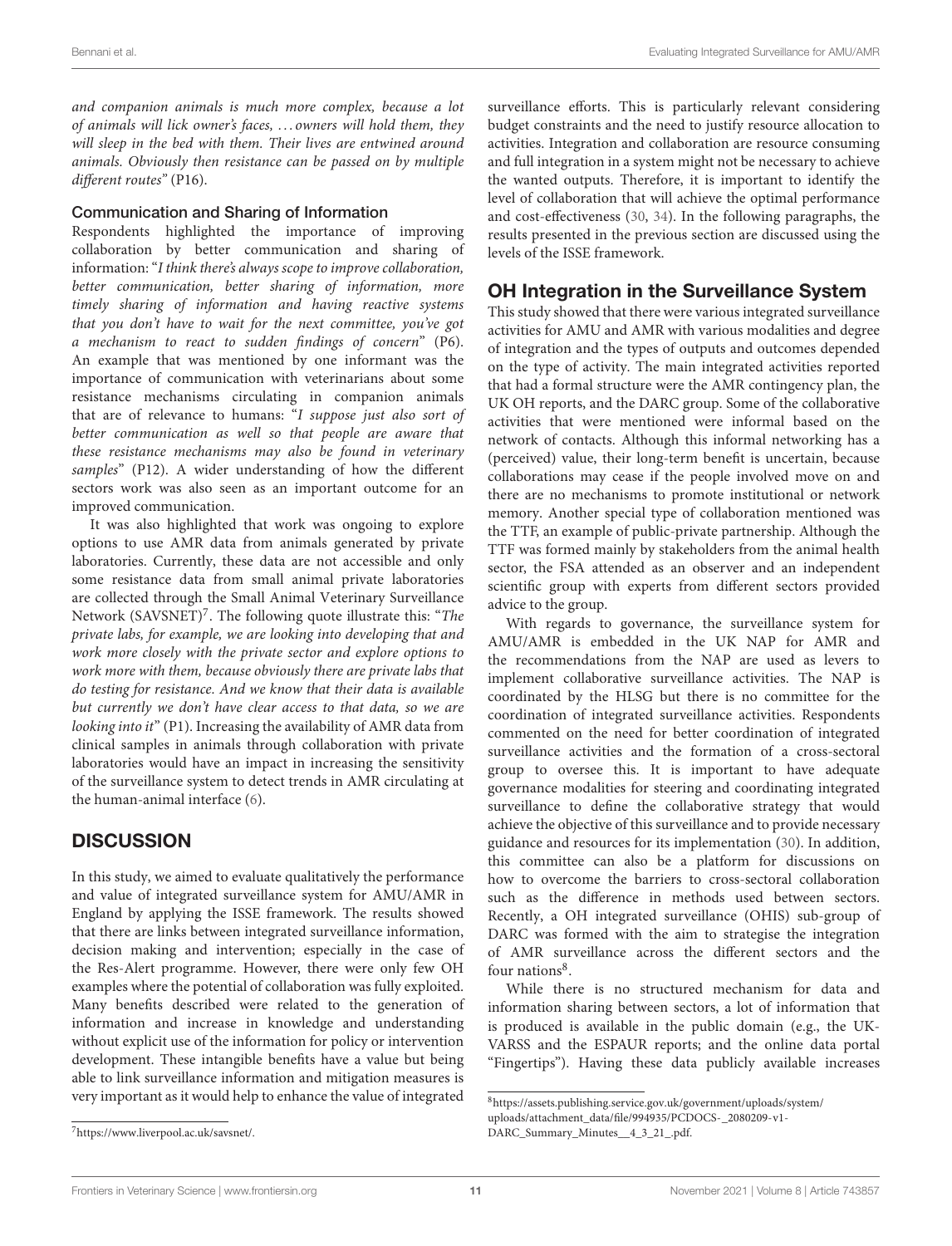transparency and presents an important source of information for stakeholders, including policymakers, the livestock industry, and other interested actors. There is work ongoing to explore options for improved sharing of AMR surveillance data between sectors in the UK such as the development of a shared database<sup>[9](#page-11-0)</sup> This would enable the collation and analysis of data to be developed into an ongoing activity, which would improve the timeliness of data availability and enables rapid identification of emerging trends; therefore improving the effectiveness of integrated surveillance [\(35\)](#page-14-32). Furthermore, this shared database can serve as a resource for risk assessment and generation of evidence for policies to protect animal and human health. An example of this is the DANMAP database which collects data from several sources including food and hospital laboratories, slaughter plants, veterinary practises and general practises for people. These data are collected from various microbiological laboratories that use different data formats and therefore these data are imported, merged and cleaned before conducting the data analysis [\(35,](#page-14-32) [36\)](#page-14-33). At global level, the UK contributes to international surveillance, which was considered by interviewees as beneficial and adding value to the data. At local level, we found that the first regional OH group on AMR in the UK was successful at the beginning with various outputs produced, which helped to facilitate discussions and enabled the sharing of knowledge and ideas [\(22\)](#page-14-20). However, there was limited success for the group to maintain the work, with the main barrier reported by interviewees being the lack of funding for these regional groups.

There is no funding available specifically to integrated surveillance on AMU/AMR and participants highlighted that this constitutes a constraint to cross-sectoral collaboration. In addition to the resources needed for sectoral surveillance, specific resources must be allocated for activities involving several sectors both at the governance and at operational levels [\(30\)](#page-14-28). Integration can take place at different steps of the surveillance and to various extent and full integration might not be necessary to achieve the desired outputs. Therefore, it is important to identify the degree of collaboration that will achieve the OH surveillance objective in a cost-effective manner [\(30\)](#page-14-28). This can be achieved for example by conducting economic evaluations of different levels of surveillance integration (linked to interventions) and assess the benefits they generate. However, it is important to consider not only tangible benefits but also intangible ones. Intangible benefits such as knowledge creation, social and intellectual capital, peace of mind, political and technical reassurance are difficult to capture through quantitative metrics in the short term but can lead to large benefits in the long term.

# Production of OH Information and **Expertise**

Various integrated surveillance activities were identified and within these there were various OH teams working to produce outputs. Some members were involved in multiple integrated activities but others were involved only in one. For example, the OH team producing the UK OH reports was formed by representatives from the different sectors that had good working relationship and worked well as a team based on the comments from interviewees. Similarly, the OH team of the DARC group was considered as a good team with the right people in it. For the AMR contingency plan, members who are managing the alert system are the same but other members change based on the hazard identified. Regarding the OH network, surveillance data produced are publically available so can reach a wide range of stakeholders. In term of the quality of OH information produced, the current surveillance system includes data from humans, animals and food, but does not include data from the environment. However, work is ongoing to include data from this sector [\(9\)](#page-14-8). Respondents highlighted also the power of this collective data in providing a stronger message and sounder evidence. The importance of information generated by OH surveillance activities to better inform discussions in terms of risk assessment and management in the case of zoonosis disease has been described previously [\(34\)](#page-14-31).

There is also ongoing work to strengthen sectoral surveillance components by collecting AB usage data from species that are not covered and by increasing coverage in species with low coverage; and by exploring options to include AMR data in animals from private laboratories. Strengthening sectoral surveillance components will have an impact on improving the outputs and outcomes of integrated surveillance [\(2,](#page-14-1) [4\)](#page-14-3).

### Generation of Actionable Knowledge and Influence on Decision Making

The outcomes of integrated surveillance activities varied depending on the type of the activity. For example the AMR contingency plan was considered by respondents as an action oriented activity allowing to detect emerging resistances. It was clear from participants' views and examples provided that the information and evidence generated by this integrated activity was shared with relevant stakeholders and was used to make relevant decisions at policy level for interventions to be implemented. This was a direct example of how OH information produced impacted on decision making. For the UK OH reports, however, the main outcomes were about improving integrated analysis and harmonising the data across sectors, which in turn help to better understand the epidemiology of AMR and detect AMR trends at the human-animal interface. These reports are publically available and are valuable sources of information that can be used by stakeholders for a better understanding of cross-sectoral issues on AMR. However, it was not possible to evaluate the impacts of this OH information produced.

Regarding the DARC group, the main outcomes were related to communication and exchange of information and expertise, which leads to an increase in awareness and understanding of the AMR issue and its wider impacts. In addition, cross-sectoral communication was considered key in understanding other sectors' priorities and challenges and

<span id="page-11-0"></span><sup>9</sup>[https://www.food.gov.uk/news-alerts/news/ps192-million-for-cross](https://www.food.gov.uk/news-alerts/news/ps192-million-for-cross-government-surveillance-project-to-protect-public-health)[government-surveillance-project-to-protect-public-health.](https://www.food.gov.uk/news-alerts/news/ps192-million-for-cross-government-surveillance-project-to-protect-public-health)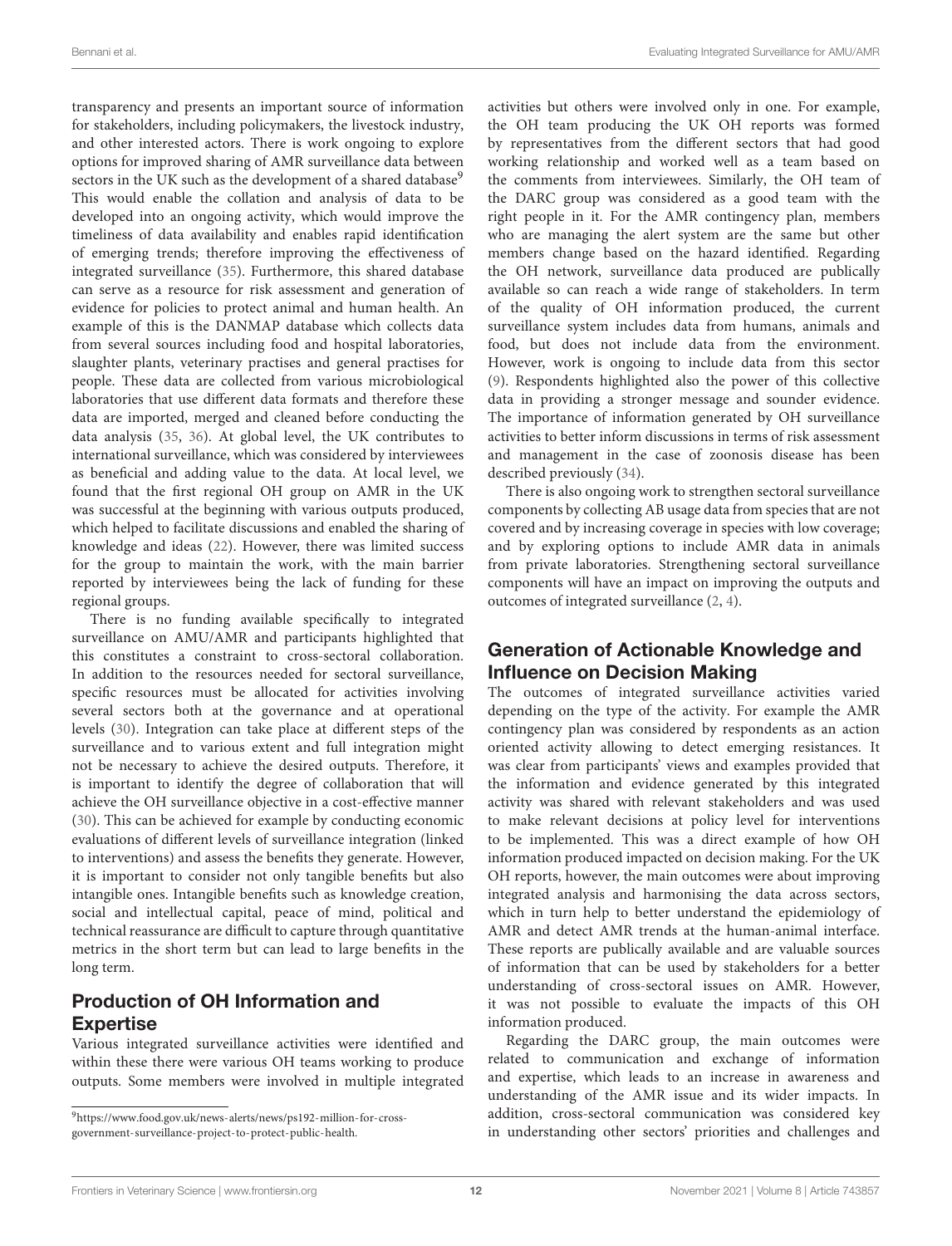enabling discussions to reach agreeable decisions. Another positive outcome was the establishment of good working relationships across sectors and relationships that could be used for further collaborative work. The improvement of knowledge and understanding and generation of social and intellectual capital have been identified as benefits of OH approaches in reviewed literature [\(37\)](#page-14-34). These intangible benefits should be considered in evaluation in addition to monetary outcomes although its quantification is not always possible [\(2,](#page-14-1) [34\)](#page-14-31).

### Contribution to Desirable Outcomes

There has been a decrease in AB sales in food-producing animals in the UK in the past years, which made the UK one of the lowest users of antibiotics across Europe [\(27,](#page-14-25) [38\)](#page-14-35). This decrease was mainly due to the work of the RUMA TTF, farmers and the different stewardship programmes developed by the different livestock sectors [\(25,](#page-14-23) [27\)](#page-14-25). Following this, a decrease in the levels of resistance in E. coli isolates from broilers examined at slaughter was observed for most antibiotics tested [\(16\)](#page-14-15). Also, resistance in in E. coli from healthy pigs at slaughter was reported at lower levels compared to five years ago [\(27\)](#page-14-25). These data show real progress and possible impact of the reduction of AMU in animals but long-term monitoring is needed to be able to fully assess these links, especially that it can be challenging to differentiate between the benefits of cross-sectoral collaboration and the wider benefits of surveillance.

In terms of improvement, the main areas mentioned were the development of more harmonised methods for data collection and analysis across sectors, better coordination of integrated surveillance, having resources dedicated to crosssectoral collaboration, and collection of surveillance data from the environment and from companion animals. The use of comparable methods is necessary to allow comparison of results not only within the country but also within region and at global level. The guidance developed by WHO states that a programme of integrated surveillance of AMR in foodborne bacteria needs to include coordinated sampling and testing of antimicrobial susceptibility of bacteria from food-producing animals, food and humans using epidemiological (including sampling) and microbiological methods that enable comparisons of results [\(39\)](#page-14-36). With regards to surveillance data from companion animals, there is a need for continuous monitoring of AMU and AMR from this category to better understand the risk that they pose. Although the quantity of antibiotic use in this category is low compared to other farm animals, there is a high risk due to their close interactions with humans. However, there is little awareness of this risk and participants highlighted the importance to increase awareness about this issue. On the environmental side, respondents highlighted the huge data gap and the need for greater integration. The knowledge and evidence gap of AMR in the environment has been increasingly recognised [\(40,](#page-15-0) [41\)](#page-15-1) and one of the of the priorities in the new NAP is to better understand the role of the environment in the spread of AMR [\(9\)](#page-14-8). The implementation of changes in such a complex system can be challenging especially that surveillance is expensive and appropriate resources need to be allocated to integrated activities. However, having a NAP which includes commitments to develop a more harmonised and integrated surveillance for AMU/AMR can help in directing the necessary resources and capacity to achieve the goals set.

An important dimension linked to integrated surveillance that was identified in this study is cross-sectoral collaborative research, with several examples of activities involving different sectors. Research was considered to underpin surveillance work and targeted research works fill the gap in knowledge and allow the development of new methods that could be used in surveillance. Hence, it is important to assess the capacity of the surveillance system to facilitate research work and this is another dimension that could be added to the ISSE framework. Another dimension that could be added to this framework relates to the collaboration at international level. The importance of collective data was highlighted by many participants and it is important to assess this explicitly when conducting the evaluation.

Several of the benefits described by participants were intangible such as enhanced knowledge and understanding, and social capital. Future studies should aim to capture these benefits explicitly. Moreover, the associations between outputs and outcomes were not always clear. Several integrated activities were described with some producing OH information which impacted on decision making, while others producing outcomes related mainly to the generation of information and increase in knowledge without links to how the information generated is used. With firm links between surveillance information and mitigation measures with clear attribution, this would allow estimating the value of integrated surveillance efforts with more accuracy. In addition, this would enable to better recognise the benefits of cross-sectoral collaboration, as it is currently challenging to differentiate between the wider benefits of surveillance and the benefits of collaboration.

The ISSE framework used is new and this study was one of its first applications. This framework was a useful foundation to structure the evaluation of different outcomes in the case of integrated surveillance for AMU/AMR. However, the framework does not provide guidance on how to conduct the evaluation, which data to collect and how to analyse them; this needs to be elaborated by the evaluator(s). It is comprehensive and encourages consideration of a broad range of elements and change pathway. When considering all five evaluation levels, as done in this study, a lot of data and time are required to do the evaluation. Resources can potentially be saved if users focus only on one or two levels depending on their needs and context. This framework can also be used in combination with other tools such as NEOH and ECoSur.

Purposive sampling is widely used in qualitative research to select information-rich cases related to the phenomenon of interest [\(42\)](#page-15-2). In this study, purposeful sampling was used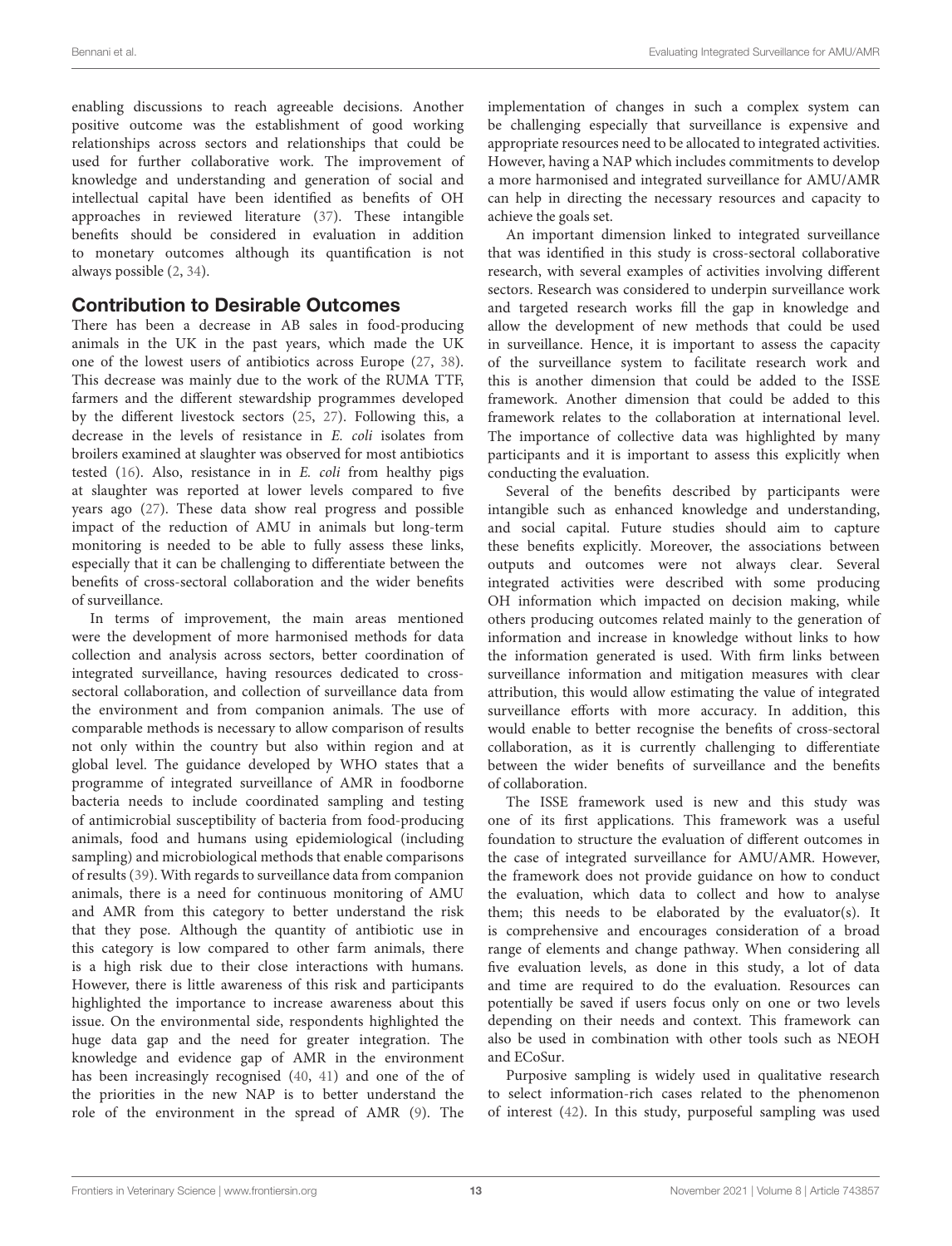to identify stakeholders who have knowledge, experience and involvement in the surveillance system for AMU/AMR in England covering human, animal, food and environmental sectors; which allowed to include diverse viewpoints. Although we covered key stakeholders involved, not all groups were included such as practitioners, representatives from relevant industries and Non-Governmental Organisations. Purposively selected samples are of benefit for qualitative research as it allows the collection of rich, in depth account from participants.

This evaluation allowed to identify effective and ineffective points in the surveillance system for AMU/AMR in England. The effective points include: (1) the presence of a National Action Plan based on a OH approach with commitments to strengthen integrated surveillance for AMU/AMR; (2) the presence of a cross-sectoral alert system which allows a OH response in the case of identification of resistance bacteria or genes posing high risk; (3) the presence of cross-sectoral working groups; (4) publication of surveillance data in reports that are publically available; and (5) production of OH joint reports that are publically available. These activities demonstrate a commitment to One Health in AMU and AMR surveillance and lead to positive outcomes such as the provision of enhanced information for decision making, improved communication, exchange of information and expertise, and increase of awareness and understanding. Inefficiencies in the system identified were the absence of a steering and coordinating committee to oversee integrated surveillance activities; the lack of resources dedicated specifically to integrated surveillance activities for AMU/AMR; and the variations in the methods used between sectors. This evaluation showed also that the surveillance system in England is evolving with various initiatives recently implemented or under development. Examples of these activities include the formation of a OH integrated surveillance subgroup of DARC, collection of AB usage data from companion animals, collection of AMR data from the environment and from private laboratories, and the development of a database to share AMR data across sectors. These initiatives aim to enhance the availability of AMU and AMR data, and improve data sharing and collaboration. This indicates that the stakeholders are implementing changes and making investments in OH to address the needs identified. It is expected that with additional data becoming available, more evidence will be generated which will enhance the understanding of the epidemiology of AMR at the human-animal-environmental interface; and therefore inform the implementation of evidence based integrated surveillance activities on AMU/AMR. However, it is important to have regular evaluation to ensure that the surveillance programmes are operational and effective.

This study allowed an understanding of the capacity of the system to produce OH surveillance information and the links between this OH information produced and the various outputs and outcomes. Based on this evaluation, we propose the following indicators that can be used for the assessment of the performance of integrated surveillance system for AMU/AMR. These are: (i) the capacity of the system to produce OH information; (ii) the capacity of the system to use the OH information generated to enhance the knowledge and inform the implementation of interventions; and (iii) the capacity of the system to provide a OH response in the case of identification of resistance bacteria or genes posing a high risk to human or animal health. Future work on surveillance evaluation should consider ways of measuring these three indicators. The lack of knowledge on the most effective and efficient integrated surveillance strategies for AMU/AMR makes the development of benchmarks and best practises challenging. Research on how the different levels of integration influence the performances of integrated surveillance systems for AMU/AMR would allow to generate the evidence needed for recommending best practises. This study contributed to this knowledge and more will be learned once other integrated surveillance systems are evaluated and more evidence is generated.

# DATA AVAILABILITY STATEMENT

The datasets generated and analysed during the current study are not publicly available due to the non-anonymised nature of the data. Requests to access the datasets should be directed to [hbennani@rvc.ac.uk.](mailto:hbennani@rvc.ac.uk)

# ETHICS STATEMENT

The studies involving human participants were reviewed and approved by the Social Sciences Research Ethical Review Board (SSRERB) at the Royal Veterinary College, with the approval number URN SR2019-0204. The patients/participants provided their written informed consent to participate in this study.

# AUTHOR CONTRIBUTIONS

HB conceptualised the study and data collection protocols with guidance from BH, LC, and KS. HB was responsible for data collection, analysis, and the drafting of the first version of the manuscript, with BH directly involved and providing inputs to all the work. All authors provided feedback and inputs and critically reviewed all manuscript drafts. All authors approved the final version of the manuscript.

# FUNDING

This work was conducted as part of a Ph.D. study funded by the Bloomsbury Colleges Ph.D. Studentships Programme.

# ACKNOWLEDGMENTS

The authors gratefully acknowledge all the interviewees who participated in this study.

# SUPPLEMENTARY MATERIAL

<span id="page-13-0"></span>The Supplementary Material for this article can be found [online at: https://www.frontiersin.org/articles/10.3389/fvets.](https://www.frontiersin.org/articles/10.3389/fvets.2021.743857/full#supplementary-material) 2021.743857/full#supplementary-material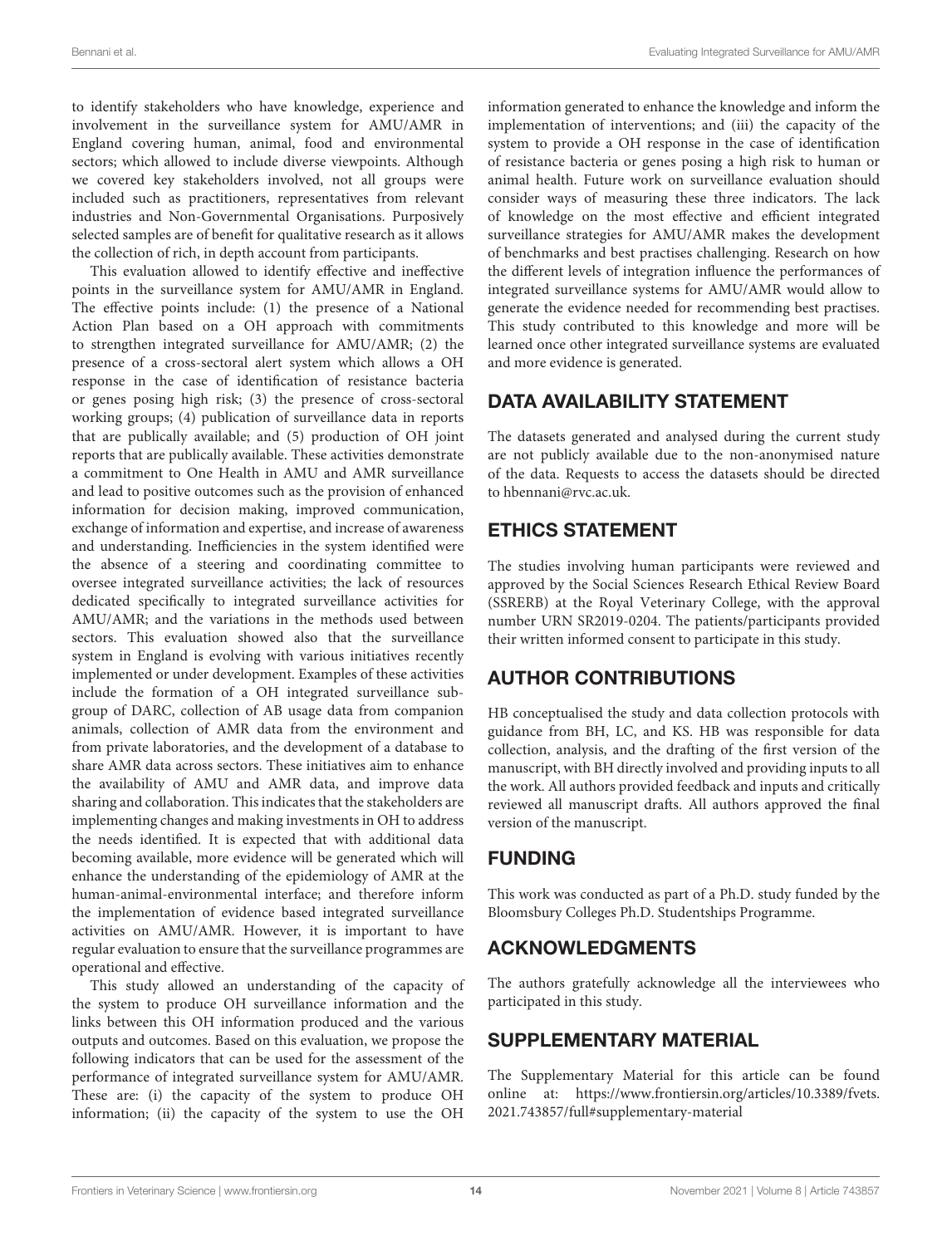### **REFERENCES**

- <span id="page-14-0"></span>1. World Health Organisation. Global Action Plan on Antimicrobial Resistance (2015). Available online at: [https://apps.who.int/iris/bitstream/](https://apps.who.int/iris/bitstream/handle/10665/193736/9789241509763_eng.pdf?sequence=1&isAllowed=y) [handle/10665/193736/9789241509763\\_eng.pdf?sequence=1&isAllowed=y](https://apps.who.int/iris/bitstream/handle/10665/193736/9789241509763_eng.pdf?sequence=1&isAllowed=y) (accessed December 15, 2019).
- <span id="page-14-1"></span>2. Queenan K, Hasler B, Rushton J. A One Health approach to antimicrobial resistance surveillance: is there a business case for it? Int J Antimicrob Agents. (2016) 48:422–7. doi: [10.1016/j.ijantimicag.2016.06.014](https://doi.org/10.1016/j.ijantimicag.2016.06.014)
- <span id="page-14-2"></span>3. Peyre M, Hoinville L, Njoroge J, Cameron A, Traon D, Goutard F, et al. The RISKSUR EVA tool (Survtool): a tool for the integrated evaluation of animal health surveillance systems. Prev Vet Med. (2019) 173:104777. doi: [10.1016/j.prevetmed.2019.104777](https://doi.org/10.1016/j.prevetmed.2019.104777)
- <span id="page-14-3"></span>4. Aenishaenslin C, Hasler B, Ravel A, Parmley J, Stark K, Buckeridge D. Evidence needed for antimicrobial resistance surveillance systems. Bull World Health Organ. [\(2019\) 97:283–9. doi: 10.2471/BLT.18.](https://doi.org/10.2471/BLT.18.218917) 218917
- <span id="page-14-4"></span>5. Nielsen LR, Alban L, Ellis-Iversen J, Mintiens K, Sandberg M. Evaluating integrated surveillance of antimicrobial resistance: experiences from use of three evaluation tools. Clin Microbiol Infect. (2020) 26:1606–11. doi: [10.1016/j.cmi.2020.03.015](https://doi.org/10.1016/j.cmi.2020.03.015)
- <span id="page-14-5"></span>6. Aenishaenslin C, Häsler B, Ravel A, Parmley EJ, Mediouni S, Bennani H, et al. Evaluating the integration of One Health in surveillance systems for antimicrobial use and resistance: a conceptual framework. Front Vet Sci[. \(2021\) 8:611931. doi: 10.3389/fvets.2021.6](https://doi.org/10.3389/fvets.2021.611931) 11931
- <span id="page-14-6"></span>7. Sandberg M, Hesp A, Aenishaenslin C, Bordier M, Bennani H, Bergwerff U, et al. Assessment of evaluation tools for integrated surveillance of antimicrobial use and resistance based on selected case studies. Front Vet Sci. (2021) 8:620998. doi: [10.3389/fvets.2021.620998](https://doi.org/10.3389/fvets.2021.620998)
- <span id="page-14-7"></span>8. HM Government. DH UK 5 Year Antimicrobial Resistance Strategy 2013-2018 - Annual Progress Report 2015. (2016).
- <span id="page-14-8"></span>9. HM Government. Tackling Antimicrobial Resistance 2019–2024. The UK's Five-Year National Action Plan (2019).
- <span id="page-14-9"></span>10. Bennani H, Cornelsen L, Stärk KDC, Häsler B. Characterisation and mapping of the surveillance system for antimicrobial resistance and antimicrobial [use in the United Kingdom.](https://doi.org/10.1002/vetr.10) Vet Rec. (2021) 188:e10. doi: 10.1002/ vetr.10
- <span id="page-14-10"></span>11. Rüegg SR, Nielsen LR, Buttigieg SC, Santa M, Aragrande M, Canali M, et al. A systems approach to evaluate One Health initiatives. Front Vet Sci. (2018) 5:23. doi: [10.3389/fvets.2018.00023](https://doi.org/10.3389/fvets.2018.00023)
- <span id="page-14-11"></span>12. Bordier M, Delavenne C, Nguyen DTT, Goutard FL, Hendrikx P. One Health surveillance: a matrix to evaluate multisectoral collaboration. Front Vet Sci. (2019) 6:109. doi: [10.3389/fvets.2019.00109](https://doi.org/10.3389/fvets.2019.00109)
- <span id="page-14-12"></span>13. Braun V, Clarke V. Using thematic analysis in psychology. Qual Res Psychol. [\(2006\) 3:77–101. doi: 10.1191/1478088706qp](https://doi.org/10.1191/1478088706qp063oa) 063oa
- <span id="page-14-13"></span>14. Veterinary Medicines Directorate. UK. One Health Report - Joint Report On Antibiotic Use And Antibiotic Resistance (2013–2017). New Haw, Addlestone: Veterinary Medicines Directorate (2019).
- <span id="page-14-14"></span>15. Public Health England. UK One Health Report. Joint Report on Human and Animal Antibiotic Use, Sales and Resistance 2013 (2015).
- <span id="page-14-15"></span>16. Veterinary Medicines Directorate. UK Veterinary Antibiotic Resistance and Sales Surveillance Report (UK-VARSS 2018). 2019. Available online at: [https://assets.publishing.service.gov.uk/government/uploads/system/](https://assets.publishing.service.gov.uk/government/uploads/system/uploads/attachment_data/file/842678/PCDOCS-_1705145-v1-UK-VARSS_2018_Report__2019__FINAL_v2.pdf) [uploads/attachment\\_data/file/842678/PCDOCS-\\_1705145-v1-UK-VARSS\\_](https://assets.publishing.service.gov.uk/government/uploads/system/uploads/attachment_data/file/842678/PCDOCS-_1705145-v1-UK-VARSS_2018_Report__2019__FINAL_v2.pdf) [2018\\_Report\\_\\_2019\\_\\_FINAL\\_v2.pdf](https://assets.publishing.service.gov.uk/government/uploads/system/uploads/attachment_data/file/842678/PCDOCS-_1705145-v1-UK-VARSS_2018_Report__2019__FINAL_v2.pdf) (accessed December 15, 2019).
- 17. Public Health Engalnd. English Surveillance Programme for Antimicrobial Utilisation and Resistance (ESPAUR). Report 2018–2019. 2019. Available online at: [https://assets.publishing.service.gov.uk/government/uploads/](https://assets.publishing.service.gov.uk/government/uploads/system/uploads/attachment_data/file/843129/English_Surveillance_Programme_for_Antimicrobial_Utilisation_and_Resistance_2019.pdf) [system/uploads/attachment\\_data/file/843129/English\\_Surveillance\\_](https://assets.publishing.service.gov.uk/government/uploads/system/uploads/attachment_data/file/843129/English_Surveillance_Programme_for_Antimicrobial_Utilisation_and_Resistance_2019.pdf) Programme for Antimicrobial Utilisation and Resistance 2019.pdf (accessed January 15, 2019).
- <span id="page-14-16"></span>18. Food Standards Agency. EU Harmonised Survey of Antimicrobial Resistance AMR on retail meats (Pork and Beef) (2018). Available online at: [https://](https://www.food.gov.uk/sites/default/files/media/document/eu-harmonised-surveillance-of-antimicrobial-resistance-in-bacteria-from-retail-meats-year-3.pdf) [www.food.gov.uk/sites/default/files/media/document/eu-harmonised](https://www.food.gov.uk/sites/default/files/media/document/eu-harmonised-surveillance-of-antimicrobial-resistance-in-bacteria-from-retail-meats-year-3.pdf)[surveillance-of-antimicrobial-resistance-in-bacteria-from-retail-meats](https://www.food.gov.uk/sites/default/files/media/document/eu-harmonised-surveillance-of-antimicrobial-resistance-in-bacteria-from-retail-meats-year-3.pdf)[year-3.pdf](https://www.food.gov.uk/sites/default/files/media/document/eu-harmonised-surveillance-of-antimicrobial-resistance-in-bacteria-from-retail-meats-year-3.pdf) (accessed December 15, 2019).
- <span id="page-14-17"></span>19. Zinsstag J, Mackenzie JS, Jeggo M, Heymann DL, Patz JA, Daszak P. Mainstreaming One Health. Ecohealth. (2012) 9:107– 10. doi: [10.1007/s10393-012-0772-8](https://doi.org/10.1007/s10393-012-0772-8)
- <span id="page-14-18"></span>20. Johnson I, Hansen A, Bi P. The challenges of implementing an integrated One Health surveillance system in Australia. Zoonoses Public Health. (2018) 65:e229–e36. doi: [10.1111/zph.12433](https://doi.org/10.1111/zph.12433)
- <span id="page-14-19"></span>21. Bordier M, Binot A, Pauchard Q, Nguyen DT, Trung TN, Fortané N, et al. Antibiotic resistance in Vietnam: moving towards a One Health surveillance system. BMC Public Health. (2018) 18:1136. doi: [10.1186/s12889-018-6022-4](https://doi.org/10.1186/s12889-018-6022-4)
- <span id="page-14-20"></span>22. Powell N, Davidson I, Yelling P, Collinson A, Pollard A, Johnson L, et al. Developing a local antimicrobial resistance action plan: the cornwall One Health antimicrobial resistance group. J Antimicrob Chemother. (2017) 72:2661–5. doi: [10.1093/jac/dkx164](https://doi.org/10.1093/jac/dkx164)
- <span id="page-14-21"></span>23. Anjum MF, Duggett NA, AbuOun M, Randall L, Nunez-Garcia J, Ellis RJ, et al. Colistin resistance in Salmonella and Escherichia coli isolates from a pig farm in Great Britain. J Antimicrob Chemother. (2016) 71:2306– 13. doi: [10.1093/jac/dkw149](https://doi.org/10.1093/jac/dkw149)
- <span id="page-14-22"></span>24. British Veterinary Association. One Health in Action (2019). Available online at: [https://www.bva.co.uk/media/3145/bva\\_one\\_health\\_in\\_action\\_report\\_](https://www.bva.co.uk/media/3145/bva_one_health_in_action_report_nov_2019.pdf) [nov\\_2019.pdf](https://www.bva.co.uk/media/3145/bva_one_health_in_action_report_nov_2019.pdf) (accessed June 15, 2019).
- <span id="page-14-23"></span>25. RUMA. Targets Task Force Report 2020 (2020).
- <span id="page-14-24"></span>26. RUMA. Targets Task Force Report 2017 (2017).
- <span id="page-14-25"></span>27. Veterinary Medicines Directorate. UK Veterinary Antibiotic Resistance and Sales Surveillance Report (UK-VARSS 2019) (2020).
- <span id="page-14-26"></span>28. Blake L, Barbara H, Bennani H, Mateus A, Stärk K. Evaluation of implementation of UK AMR Strategy in the food chain (2019).
- <span id="page-14-27"></span>29. Stärk KD, Arroyo Kuribreña M, Dauphin G, Vokaty S, Ward MP, Wieland B, et al. One Health surveillance - more than a buzz word? Prev Vet Med. (2015) 120:124–30. doi: [10.1016/j.prevetmed.2015.01.019](https://doi.org/10.1016/j.prevetmed.2015.01.019)
- <span id="page-14-28"></span>30. Bordier M, Uea-Anuwong T, Binot A, Hendrikx P, Goutard FL. Characteristics of One Health surveillance systems: a systematic literature review. Prev Vet Med. (2020) 181:104560. doi: [10.1016/j.prevetmed.2018.10.005](https://doi.org/10.1016/j.prevetmed.2018.10.005)
- <span id="page-14-29"></span>31. Veterinary Medicines Directorate. UK Veterinary Antibiotic Resistance and Sales Surveillance Report (UK-VARSS 2016) (2017). Available online at: [https://assets.publishing.service.gov.uk/government/uploads/system/](https://assets.publishing.service.gov.uk/government/uploads/system/uploads/attachment_data/file/837171/PCDOCS-_1692007-v1-VARSS_2016_Report_-_watermarked.pdf) [uploads/attachment\\_data/file/837171/PCDOCS-\\_1692007-v1-VARSS\\_](https://assets.publishing.service.gov.uk/government/uploads/system/uploads/attachment_data/file/837171/PCDOCS-_1692007-v1-VARSS_2016_Report_-_watermarked.pdf) [2016\\_Report\\_-\\_watermarked.pdf.](https://assets.publishing.service.gov.uk/government/uploads/system/uploads/attachment_data/file/837171/PCDOCS-_1692007-v1-VARSS_2016_Report_-_watermarked.pdf)
- 32. Singleton DA, Sánchez-Vizcaíno F, Dawson S, Jones PH, Noble PJM, Pinchbeck GL, et al. Patterns of antimicrobial agent prescription in a sentinel population of canine and feline veterinary practices in the United Kingdom. Vet J. (2017) 224:18–24. doi: [10.1016/j.tvjl.2017.03.010](https://doi.org/10.1016/j.tvjl.2017.03.010)
- <span id="page-14-30"></span>33. Buckland EL, O'Neill D, Summers J, Mateus A, Church D, Redmond L, et al. Characterisation of antimicrobial usage in cats and dogs attending UK primary care companion animal veterinary practices. Vet Rec. (2016) 179:489. doi: [10.1136/vr.103830](https://doi.org/10.1136/vr.103830)
- <span id="page-14-31"></span>34. Babo Martins S, Rushton J, Stärk KD. Economic assessment of zoonoses surveillance in a 'One Health' context: a conceptual framework. Zoonoses Public Health. (2016) 63:386–95. doi: [10.1111/zph.12239](https://doi.org/10.1111/zph.12239)
- <span id="page-14-32"></span>35. Houe H, Nielsen SS, Nielsen LR, Ethelberg S, Mølbak K. Opportunities for improved disease surveillance and control by use of integrated data on animal and human health. Front Vet Sci. (2019) 6:301. doi: [10.3389/fvets.2019.00301](https://doi.org/10.3389/fvets.2019.00301)
- <span id="page-14-33"></span>36. DANMAP. Use of Antimicrobial Agents and Occurrence of Antimicrobial Resistance in Bacteria From Food Animals, Food and Humans in Denmark. 2015 (2016). Available online at:<https://www.danmap.org/reports/2015> (accessed December 15, 2019).
- <span id="page-14-34"></span>37. Häsler B, Cornelsen L, Bennani H, Rushton J. A review of the metrics for One Health benefits. Rev Sci Tech. (2014) 33:453–64. doi: [10.20506/rst.33.2.2294](https://doi.org/10.20506/rst.33.2.2294)
- <span id="page-14-35"></span>38. European Medicines Agency. Sales of Veterinary Antimicrobial Agents in 31 European Countries in 2018-Trends From 2010 to 2018 (2020). Available online at: [https://www.ema.europa.eu/en/documents/report/sales](https://www.ema.europa.eu/en/documents/report/sales-veterinary-antimicrobial-agents-31-european-countries-2018-trends-2010-2018-tenth-esvac-report_en.pdf)[veterinary-antimicrobial-agents-31-european-countries-2018-trends-2010-](https://www.ema.europa.eu/en/documents/report/sales-veterinary-antimicrobial-agents-31-european-countries-2018-trends-2010-2018-tenth-esvac-report_en.pdf) [2018-tenth-esvac-report\\_en.pdf](https://www.ema.europa.eu/en/documents/report/sales-veterinary-antimicrobial-agents-31-european-countries-2018-trends-2010-2018-tenth-esvac-report_en.pdf)
- <span id="page-14-36"></span>39. World Health Organisation. Integrated Surveillance of Antimicrobial Resistance in Foodborne Bacteria: application of a One Health approach (2017). Available online at: [https://apps.who.int/iris/](https://apps.who.int/iris/bitstream/handle/10665/255747/9789241512411-eng.pdf;jsessionid$=$2AEDBDB0305FF6555D5E84960B6727C9?sequence=1) [bitstream/handle/10665/255747/9789241512411-eng.pdf;jsessionid\\$=](https://apps.who.int/iris/bitstream/handle/10665/255747/9789241512411-eng.pdf;jsessionid$=$2AEDBDB0305FF6555D5E84960B6727C9?sequence=1) [\\$2AEDBDB0305FF6555D5E84960B6727C9?sequence=1](https://apps.who.int/iris/bitstream/handle/10665/255747/9789241512411-eng.pdf;jsessionid$=$2AEDBDB0305FF6555D5E84960B6727C9?sequence=1) (accessed June 15, 2020).